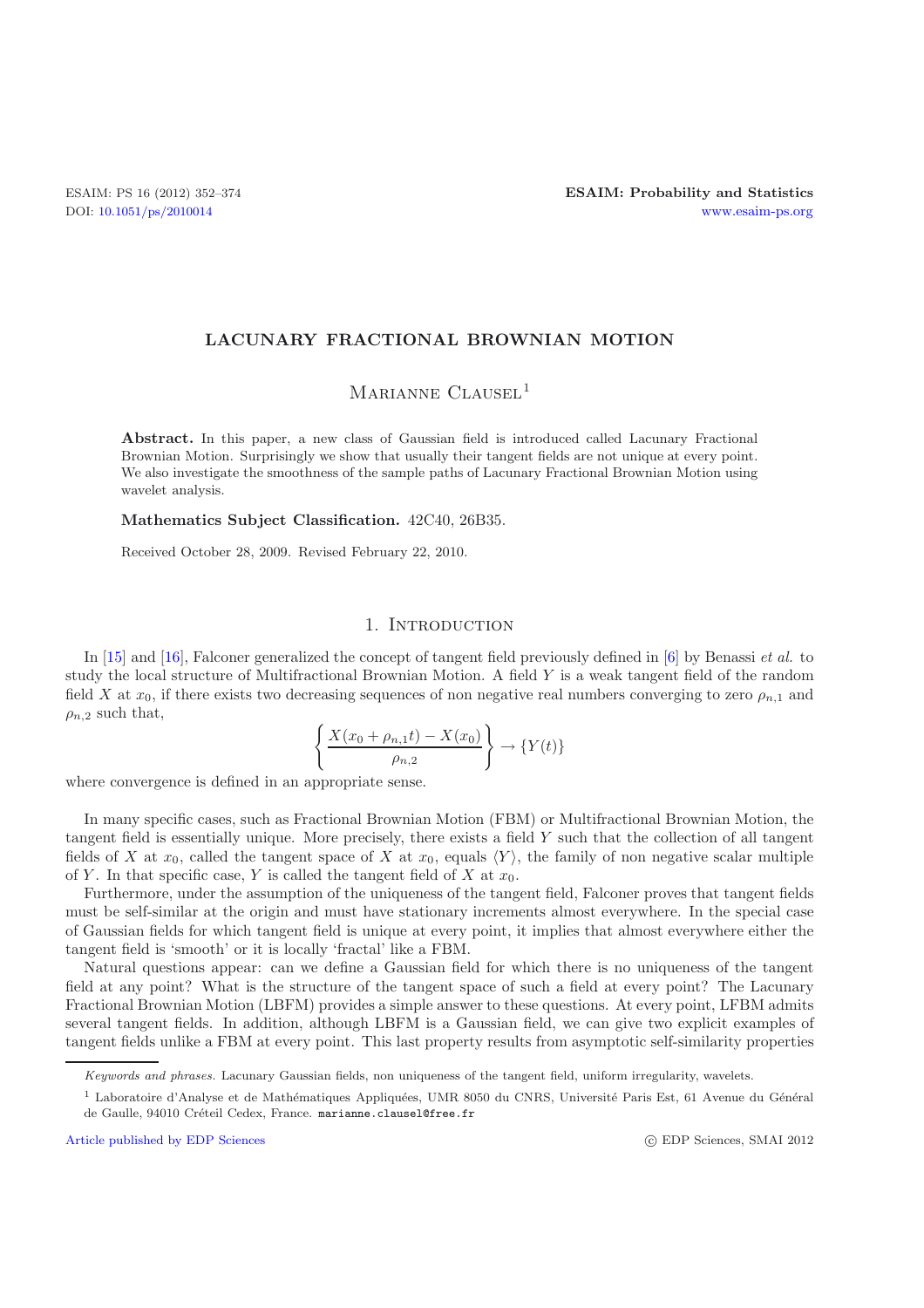thoroughly described in the following pages. Additionally, the sample paths of LFBM satisfy some specific regularity properties that we study using wavelets techniques.

Our plan will be as follows: in Section [2,](#page-1-0) we first briefly recall some definitions concerning FBM and Multiscale FBM. Thereafter, we introduce two new classes of Gaussian fields: Infinite Scale Fractional Brownian Motion (ISFBM in short) and a special case of ISFBM: Lacunary Fractional Brownian Motion which satisfies paradoxical self-similarity properties. In Section [4](#page-6-0) we review some well-known facts about tangent fields. Then we prove that LFBM is a Gaussian field admitting several tangent fields at every point. In this case, our main theorem describes the structure of tangent space at every point and the related asymptotic self-similarity properties according to the different scales. In Section [5](#page-9-0) we investigate the sample paths properties of ISFBM. More precisely, we will see that different situations can appear: the sample paths regularity associated with a sequence of scales can be all the same for every sequence or on the opposite, can depend on the chosen sequence. In the example of LFBM, this field presents different regularity properties of the sample paths according to the different sequences of scales. Section [6](#page-15-0) is devoted to the proofs of the results stated in Sections [4](#page-6-0) and [5.](#page-9-0)

## 2. Some Multi-scale Gaussian Models

<span id="page-1-0"></span>The aim of this Section (see Sect. [2.1\)](#page-1-1) is firstly to recall basic facts about an already known multi-scale Gaussian model: the Multi-scale Fractional Brownian Motion. This field was recently introduced in [\[2](#page-21-3)] by Bardet and Bertrand and generalizes in some sense FBM. In Section [2.2,](#page-2-0) we introduce two new classes of multiscale Gaussian fields derived from Multiscale Fractional Brownian Motion: Infinite Scale Fractional Brownian Motion and Lacunary Fractional Brownian Motion whose definition is the main purpose of this paper.

#### <span id="page-1-1"></span>2.1. **The Multi-scale Fractional Brownian Motion**

The Multi-scale Fractional Brownian Motion is one of the numerous generalizations of Fractional Brownian Motion. Let us recall that Fractional Brownian Motion, introduced by Kolmogorov in [\[20\]](#page-22-0) and studied by Mandelbrot and Van Ness in [\[25](#page-22-1)], is the continuous mean-zero Gaussian process  ${B_H(t)}_{t \in \mathbb{R}}$  depending on a parameter  $H \in (0, 1)$ , called the Hurst index, with covariance kernel

$$
\mathbb{E}(B_H(t)B_H(s)) = |s|^2 \frac{H}{s} + |t|^2 \frac{H}{s} - |s - t|^2 \frac{H}{s}.
$$

This process has important applications in modelling (see [\[7](#page-21-4)]), for example in hydrology or in finance. Its main properties are all related to its Hurst index  $\underline{H}$ . More precisely, since FBM is self-similar, the sample paths regularity (related to the high frequency behavior) and the long memory properties of the increments (related to the low frequency behavior) are all driven by the same Hurst index  $H$ .

In some applications, one needs more flexibility and two Hurst indices are required in order to describe the low and the high frequency behavior of the process. Let us quote an example in finance given by Bardet and Bertrand in [\[2](#page-21-3)]. If we are interested in the price process, statistical studies show that this process satisfies long memory properties (see [\[26\]](#page-22-2)). Thus, at low frequencies, the Hurst index should be larger than  $1/2$ . But financial theory assumes it is not possible to make profit without any risk. This implies that the price process is a semi-martingale and that the Hurst index should be  $H = 1/2$  at high frequencies. So in that case one must introduce two different Hurst indices to describe the behavior of the process at high and low frequencies. Others examples can also be found in turbulence or in biomechanics (see [\[17\]](#page-22-3) or [\[10\]](#page-21-5)).

For this reason, new models of Gaussian fields with a Hurst index varying as a piecewise function of frequencies have been introduced implicitely by Collins *et al.* [\[10\]](#page-21-5) or explicitely by Benassi and Deguy (see [\[5](#page-21-6)]). Both Collins *et al.* and Benassi and Deguy defined a process with two Hurst indices: one related to high frequencies, another related to low frequencies.

To study precisely the probabilistic properties of this class of processes, in [\[2\]](#page-21-3) Bardet and Bertrand introduced a much more general model called Multi-scale Fractional Brownian Motion where the Hurst index is a piecewise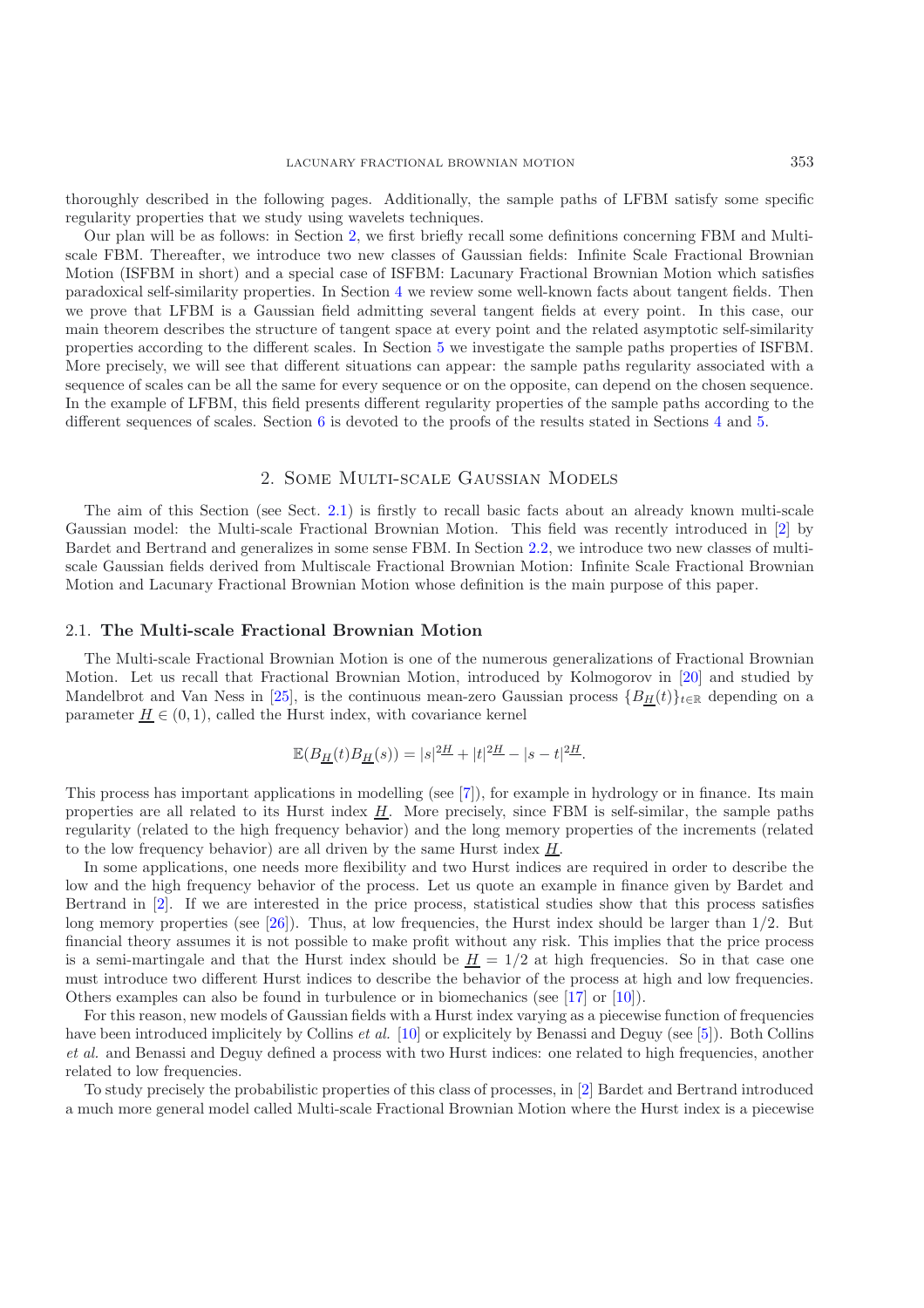function of frequency. They pick a finite number of frequencies,

$$
\omega_0=0<\ldots<\omega_{J+1}=+\infty,
$$

a finite number of Hurst indices  $H_0, \ldots, H_{J+1}$ , and a finite number of amplitudes  $\sigma_0, \ldots, \sigma_{J+1}$ . The Multi-scale Fractional Brownian motion  ${B_{\omega,\mathbf{H},\sigma}(t)}_{t\in\mathbb{R}^d}$  is then defined by its harmonisable representation

$$
B_{\omega,\mathbf{H},\sigma}(t) = \sum_{\ell=0}^{J} \sigma_{\ell} \int_{\omega_{\ell} < |\xi| < \omega_{\ell+1}} \frac{e^{it.\xi} - 1}{|\xi|^{H_{\ell} + \frac{d}{2}}} d\widehat{W}(\xi).
$$

Then, they study the main properties of Multi-scale Fractional Brownian Motion: regularity of the sample paths and long memory properties.

Let us be more precise about the distinction between the model proposed by Benassi and Deguy in [\[5\]](#page-21-6) and this proposed by Bardet and Bertrand in [\[2\]](#page-21-3). Following the literature on change point detection (see for *e.g.* [\[11](#page-21-7)] or [\[4\]](#page-21-8)), the model proposed by Benassi and Deguy is At Most One Change (AMOC), whether this of Bardet and Bertrand admits a spectral density with More Than One Change. It is well known in the statistical community working on abrupt change detection that there is a gap between AMOC and More Than One Change problems.

The main goal of this paper is to generalize the Multi-scale model of Bardet and Bertrand in order to recover specific properties as non uniqueness of the tangent field. To this end we introduce a new model called Infinite Scale Fractional Brownian Motion (ISFBM). Thereafter, we focus on a special case of ISFBM: Lacunary Fractional Brownian Motion (LFBM) which satisfy the required property of non-uniqueness of tangent fields at any point.

#### <span id="page-2-0"></span>2.2. **Infinite Scale Fractional Brownian Motion and Lacunary Fractional Brownian Motion**

Our first model, Infinite Scale Fractional Brownian Motion, is a refinement of Multi-scale Fractional Brownian Motion. Our aim is to define a field presenting different behaviors according to different **family** of scales. For this reason, we need to consider not a finite number of band of frequencies but an infinite one. This leads us to introduce ISFBM:

**Definition 2.1.** Let  $\mathbf{H} = (H_i)_i$  be a sequence of reals numbers satisfying simultaneously the two following conditions:

$$
\begin{cases}\n0 < \liminf_{j \to +\infty} H_j, \\
\limsup_{j \to +\infty} H_j < 1,\n\end{cases}
$$
\n(2.1)

and  $\sigma = (\sigma_i)_i$  be a bounded sequence of positive real numbers. The Infinity Scale Fractional Brownian Motion  ${B_{\mathbf{H},\sigma}(t)}_{t\in\mathbb{R}^d}$  with Hurst indices  $\mathbf{H} = (H_j)_j$  and amplitudes  $\sigma = (\sigma_j)_j$  is the real valued Gaussian field with stationary increments whose harmonizable representation is given by

<span id="page-2-2"></span>
$$
B_{\mathbf{H},\sigma}(t) = \sum_{\ell=0}^{+\infty} \sigma_{\ell} \int_{D_{\ell}} \frac{e^{it\xi} - 1}{|\xi|^{H_{\ell} + \frac{d}{2}}} d\widehat{W}(\xi), \tag{2.2}
$$

where  $D_0 = B_d(0, 1) = \{\xi, |\xi| < 1\}$  and for all  $\ell \geq 1$ ,  $D_\ell = \{\xi, 2^{\ell-1} < |\xi| < 2^{\ell}\}.$ 

**Remark 2.2.** One can wonder if more general model than ISFBM defined above can be considered. A natural extension could be Gaussian fields of the form

<span id="page-2-1"></span>
$$
B_{H,\sigma}(\xi) \int \sigma(|\xi|) \frac{e^{it\xi} - 1}{|\xi|^{H(|\xi|) + \frac{d}{2}}} d\widehat{W}(\xi),\tag{2.3}
$$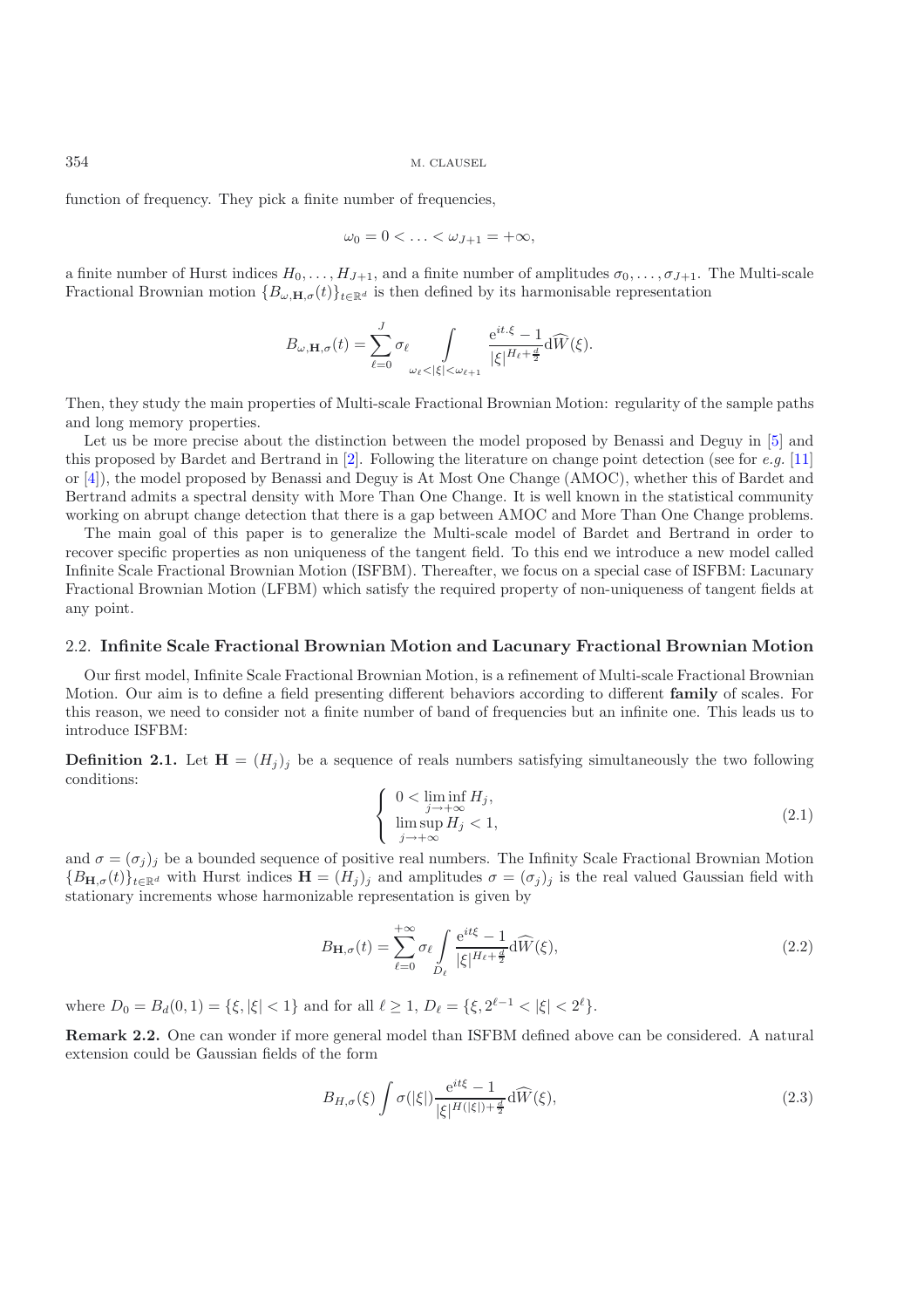

<span id="page-3-0"></span>Figure 1. An example of spectral density of ISFBM as function of the frequencies.

where  $\sigma$  is a bounded function on  $R_+$  and H a bounded function on  $R_+$  with values in  $(0, 1)$ . Nevertheless, all our regularity results on ISFBM (see Sect. [5\)](#page-9-0) are based on an estimate of the correlation of wavelet coefficients (see Lem. [6.3\)](#page-17-0) and we encounter technical difficulties to extend this Lemma. Much work has to be done to extend our results to the more general case of fields of the form [\(2.3\)](#page-2-1). It will be the subject of a forthcoming paper.

**Remark 2.3.** Remark that the two conditions

$$
\begin{cases}\nH_0 > 0, \\
\limsup_{j \to +\infty} H_j < 1,\n\end{cases}
$$

are necessary to prove the existence of the ISFBM with Hurst indices  $\mathbf{H} = (H_j)_j$  and amplitudes  $\sigma = (\sigma_j)_j$ . Moreover, the additional assumption

$$
\liminf_{j \to +\infty} H_j < 1,
$$

ensures the almost sure uniform Hölderian regularity of the sample paths of the ISFBM defined by equation [\(2.2\)](#page-2-2) (see Sect.  $5$ ).

Figure [1](#page-3-0) just below represents an example of the spectral density of an ISFBM. Let us point out that despite our figure ISFBM is not a finite band Gaussian field.

In some specific cases, the ISFBM coincides with already known Gaussian fields. We give some examples below:

**Example 2.4.** The Infinity Scale Fractional Brownian Motion  ${B_{\mathbf{H},\sigma}(t)}_{t\in\mathbb{R}^d}$  with Hurst indices  $\mathbf{H} \equiv \underline{H}$  and amplitudes  $\sigma \equiv 1$  is the classical Fractional Brownian Motion.

**Example 2.5.** If there exists an integer J such that, for all  $j \geq J$ ,  $\sigma_j = \sigma_j$  and  $H_j = H_j$  then the Infinity Scale Fractional Brownian Motion  ${B_{\mathbf{H},\sigma}(t)}_{t\in\mathbb{R}^d}$  with Hurst indices  $\mathbf{H} = (H_j)_j$  and amplitudes  $\sigma = (\sigma_j)_j$  is a Multi-scale Fractional Brownian Motion as defined in [\[2](#page-21-3)].

**Example 2.6.** If for all integer j,  $\sigma_j = 1$ , ISFBM is a special case of the Generalized Multifractional Brownian Motion introduced by Ayache and Lévy-Véhel in [\[1](#page-21-9)]. Let us recall that, if  $\lambda > 1$  is an arbitrary fixed real and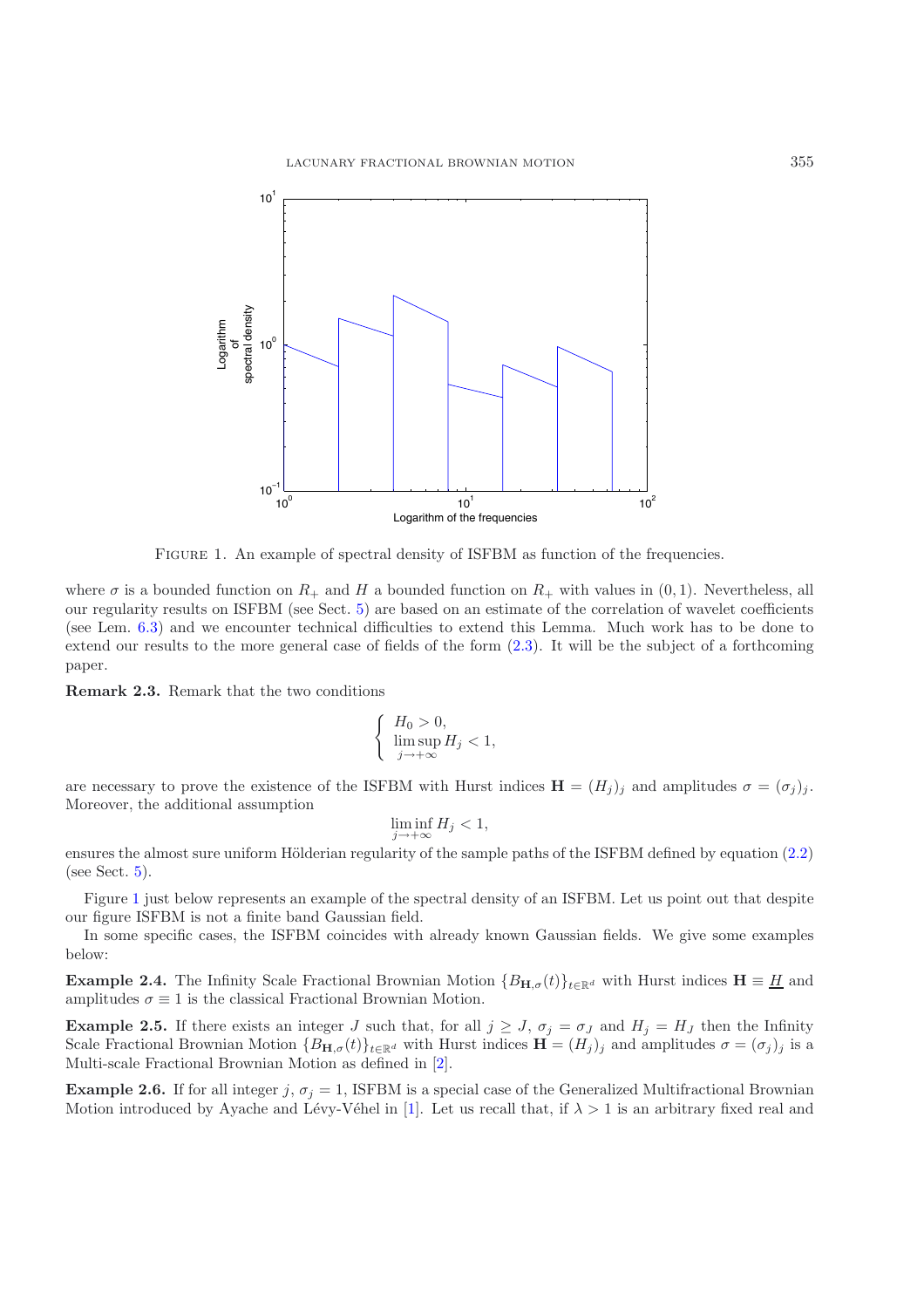$\mathbf{h} = (h_{\ell}(\cdot))_{\ell}$  is a sequence of Hölder functions with values in  $[a, b] \subset (0, 1)$ , then the GMBM with parameters  $\lambda$ and **H** is the continuous Gaussian process  $Y_{\mathbf{H},\lambda}$  defined as

$$
Y_{\mathbf{H},\lambda}(t)=\int\limits_{0\leq|\xi|<1}\frac{\mathrm{e}^{it\xi}-1}{|\xi|^{h_{\ell}(t)+\frac{d}{2}}}\mathrm{d}\widehat{W}(\xi)+\sum\limits_{\ell=0}^{+\infty}\int\limits_{\lambda^{\ell}\leq|\xi|<\lambda^{\ell+1}}\frac{\mathrm{e}^{it\xi}-1}{|\xi|^{h_{\ell}(t)+\frac{d}{2}}}\mathrm{d}\widehat{W}(\xi).
$$

If  $\lambda = 2$  and for all  $\ell$ ,  $h_{\ell}(\cdot) \equiv H_{\ell}$ , we recover the Infinity Scale Fractional Brownian Motion  $\{B_{\mathbf{H},\sigma}(t)\}_{t\in\mathbb{R}^d}$  with Hurst indices  $\mathbf{H} = (H_j)_j$  and amplitudes  $\sigma \equiv 1$ .

In the following, we will not focus on the case  $\sigma \equiv 1$ . On the opposite, we will be especially interested in another special case: the LFBM. In that case, we allow some values of the amplitude sequence  $\sigma = (\sigma_i)_i$ to vanish. Thus we recover some very special properties, as non unicity of tangent fields, reflecting that the behavior of LFBM is different according to the different families of scales. Our aim is to introduce a Gaussian field admitting different behaviors according two different families of scales related to two different Hurst indices. We are given a first Hurst index  $\underline{H} \in (0,1)$ . Our approach consists in introducing a first family of frequencies (denoted  $2^{\ell_n}$  in the following) and a first Gaussian field

$$
X_1(x) = \sum_{n=0}^{+\infty} \int_{D_{\ell_n}} \frac{e^{ix\xi} - 1}{|\xi|^{H + \frac{d}{2}}} d\widehat{W}_{\xi}.
$$

At frequencies  $2^{\ell_n}$ , the behavior of this field is clearly driven by H. If the sequence  $2^{\ell_n}$  is sufficiently lacunary, we will prove that there exists a sequence of intermediary frequencies  $2^{j_n}$  – depending both on the lacunarity degree  $\tau$  of the sequence  $2^{\ell_n}$  and on  $\underline{H}$  – where the influence of frequencies located at the scale  $2^{\ell_n}$  is minimal. We thus can add to the previous Gaussian field another Gaussian part:

$$
X_2(x) = \sum_{n=0}^{+\infty} \int_{D_{j_n}} \frac{e^{ix\xi} - 1}{|\xi|^{\overline{H} + \frac{d}{2}}} d\widehat{W}_{\xi}.
$$

The Hurst index  $\overline{H}$  is well–chosen to ensure that  $X_2$  is always negligible with respect to  $X_1$  except at scales  $2^{-j_n}$  and is related to  $\underline{H}, \tau$ . We then define a new model – Lacunary Fractional Brownian Motion – which satisfies all the required properties. Let us be more precise:

**Definition 2.7.** Let  $\tau > 1$  and  $\underline{H} \in (0,1)$ . Define  $\overline{H}$  as

$$
\overline{H} = \frac{\tau \underline{H}}{1 - \underline{H} + \tau \underline{H}}.\tag{2.4}
$$

Define the two following sequences  $(j_n)_{n\in\mathbb{N}}$  et  $(\ell_n)_{n\in\mathbb{N}}$  by  $j_0 = 1$  and for all integer  $n \geq 1$  as

$$
\ell_n = \frac{\overline{H}}{\underline{H}} j_n + \tau \log(j_n), \ j_{n+1} = \frac{1 - \underline{H}}{1 - \overline{H}} \ell_n + \tau \log(\ell_n). \tag{2.5}
$$

<span id="page-4-1"></span>The Lacunary Fractional Brownian Motion with lower Hurst index  $H$  and lacunary index  $\tau$  is the real valued Gaussian field with stationary increments whose harmonizable representation is given by:

$$
B_{\underline{H},\tau}(x) = \sum_{n=0}^{+\infty} \int_{D_{j_n}} \frac{e^{ix\xi} - 1}{|\xi|^{\overline{H} + \frac{d}{2}}} d\widehat{W}_{\xi} + \sum_{n=0}^{+\infty} \int_{D_{\ell_n}} \frac{e^{ix\xi} - 1}{|\xi|^{\underline{H} + \frac{d}{2}}} d\widehat{W}_{\xi}.
$$
\n(2.6)

<span id="page-4-0"></span>Figure [2](#page-5-0) just below represents an example of the spectral density of an LFBM with Hurst index  $H = 0.5$  and lacunarity index  $\tau = 1.6$ .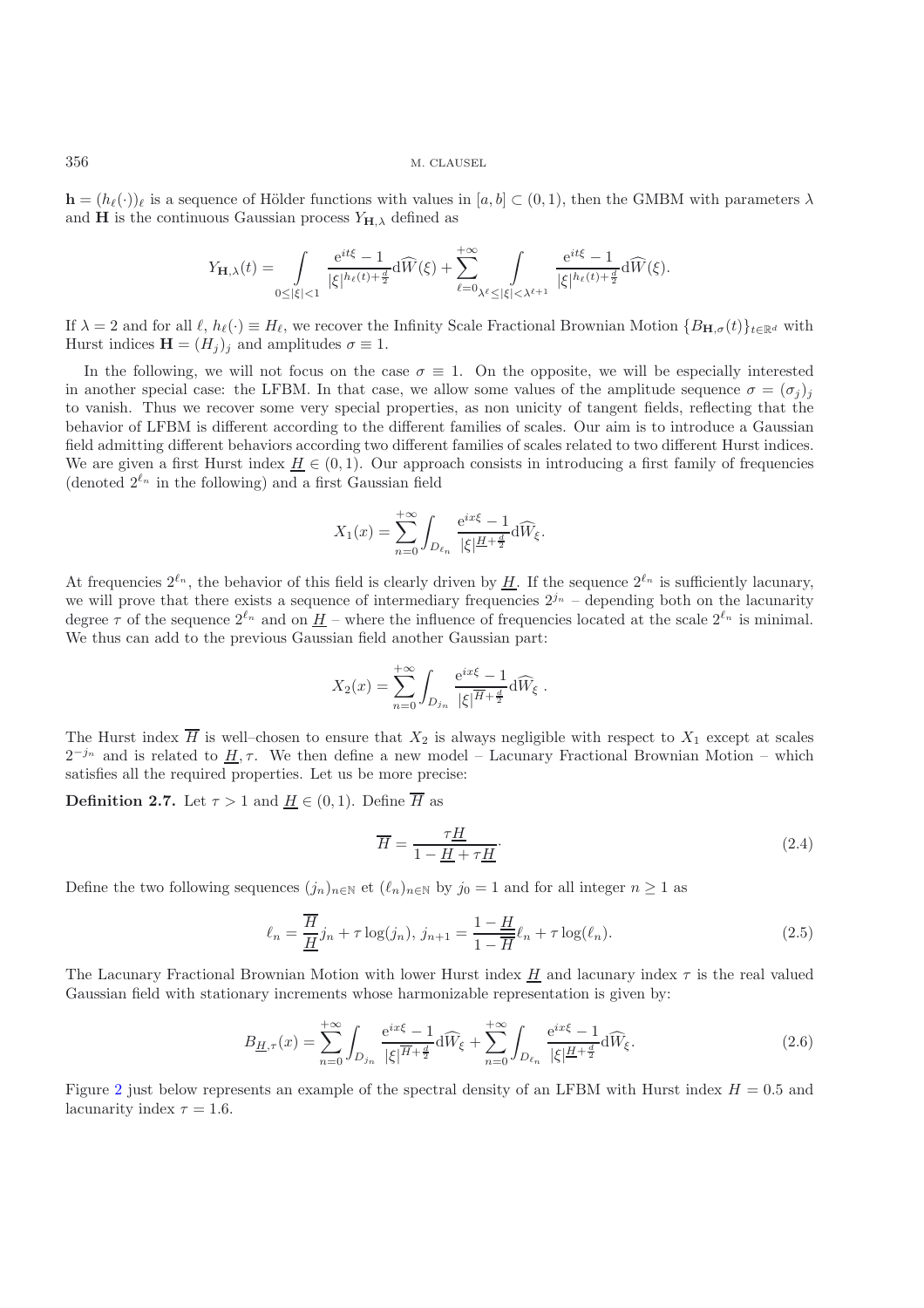

<span id="page-5-0"></span>Figure 2. An example of spectral density of LFBM as function of the frequencies.



<span id="page-5-1"></span>FIGURE 3. A discretized path  $(X(\Delta_N),...,X(N\Delta_N))$  with  $H = 0.3$  and  $\tau = 2$ .

# 3. Numerical simulations

We now illustrate through numerical simulations the multiscale behavior of LFBM. To this end, let X be a LFBM with lower Hurst index  $\underline{H} = 0.3$  and lacunary index  $\tau = 2$ . A discretized trajectory  $(X(\Delta_N), \ldots, \Delta_N)$  $X(N\Delta_N)$ ) is numerically obtained (see Fig. [3\)](#page-5-1) for  $N = 2000$ ,  $\Delta_N = 1/2000$  using the explicit expression of the covariance and the circulant matrix embedding method.

Recall that this method consists of embedding the covariance matrix of the Gaussian vector  $(X(\Delta_N), \ldots, \Delta_N)$  $X(N\Delta_N)$ ) in a non-negative definite matrix R of size  $M \geq 2(N-1)$  which is a circulant one (see [\[7](#page-21-4)[,12](#page-21-10)[,13](#page-21-11)[,27\]](#page-22-4)). We also refer to the survey of Bardet *et al.* (see [\[3\]](#page-21-12)) for an overview about numerical simulations of Gaussian processes.

Our code is a slight adaptation of the generator of Multi-scale Fractional Brownian Motion furnished to us by Jean-Marc Bardet.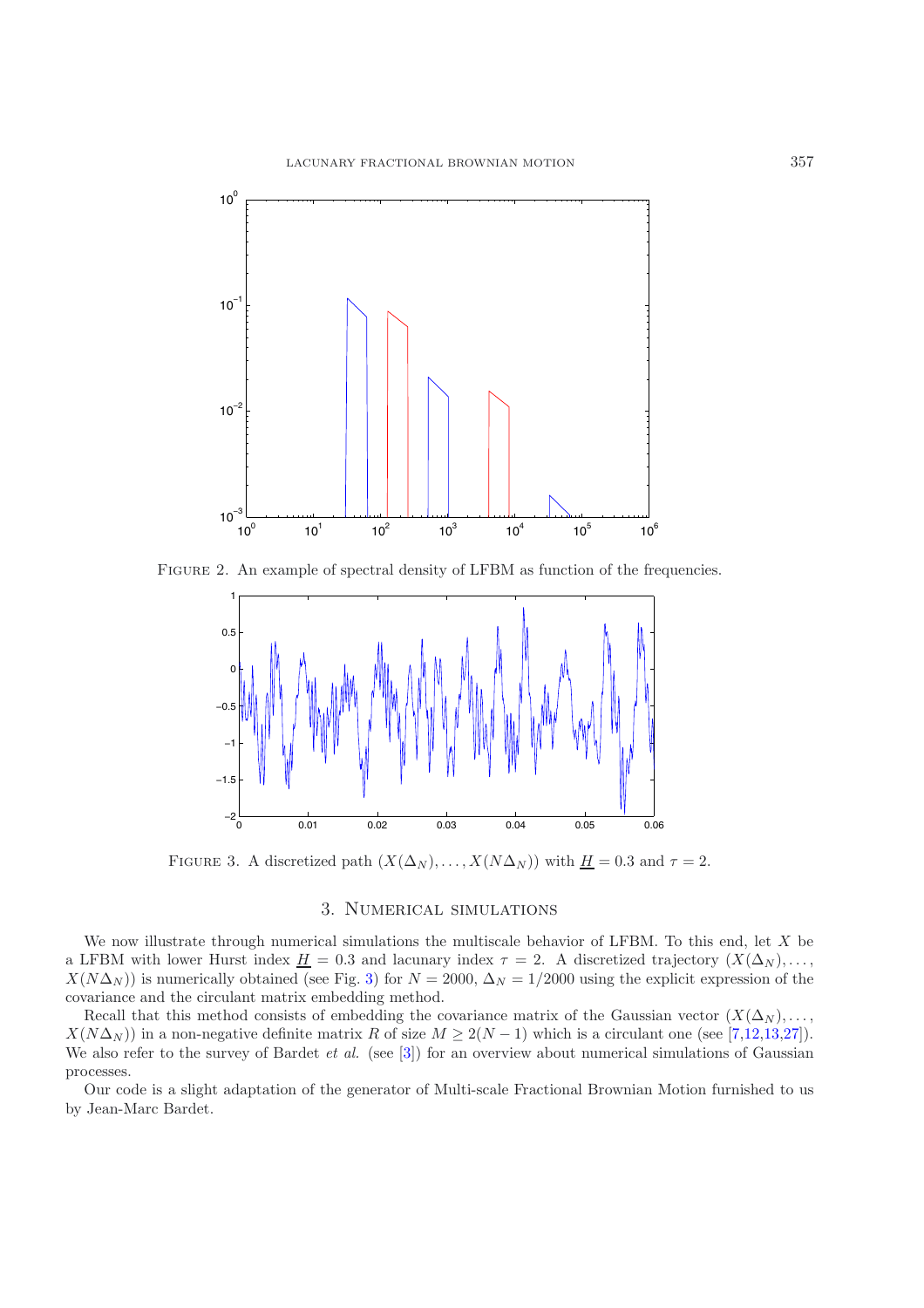

FIGURE 4. A discretized path of the Gaussian process  $x \mapsto X(x+h) - X(x)$  for different values of h.

<span id="page-6-1"></span>In Figure [4,](#page-6-1) in order to vizualize the two different behaviors related to the two characteristic family of scales  $2^{-j_n}$  and  $2^{-\ell_n}$  involved in the definition of the LFBM X, we represent for different values of h, a discretized trajectory  $(X(h\Delta_N), \cdots, X(hN\Delta_N) - X(h(N-1)\Delta_N))$  of the increments of the Gaussian process X.

In this case,  $N = 2000$ ,  $H = 0.5$ ,  $\tau = 1.5$  and then  $\overline{H} = 0.6$ . The increments h take the values  $2^{-j_1}, 2^{-\ell_1}, 2^{-j_2}, 2^{-\ell_2}$  and are linked to the two families of characteristic scales. We see that two regimes begin to appear (compare the first and the third figure and then the second and fourth figure) related to the two different characteristic families of scales and the different Hurst indices  $H$  and  $\overline{H}$ .

In this paper, our aim is to state and to prove in a proper way the special self-similarity and sample paths properties satisfied by LFBM. In next Section we investigate the self-similarity properties of LFBM.

## 4. Self-similarity properties of Lacunary Fractional Brownian Motion

<span id="page-6-0"></span>The aim of this Section is to state the main result of this paper: LFBM admits several tangent fields at any point (see Sect. [4.2\)](#page-8-0). To this end we need some prerequisites about tangent fields and tangent spaces of a Gaussian field (see Sect. [4.1\)](#page-7-0).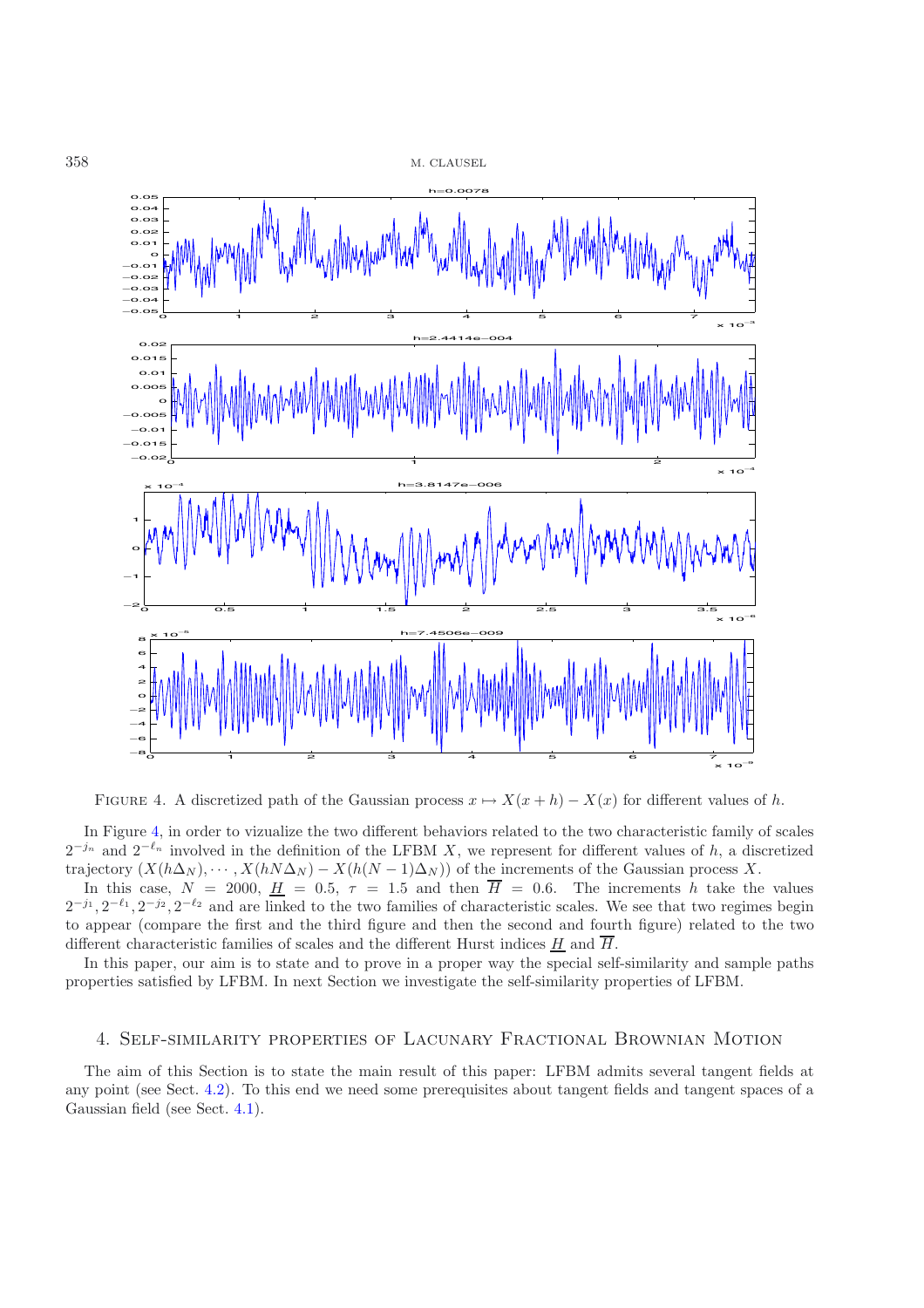#### <span id="page-7-0"></span>4.1. **Tangent spaces and tangent fields**

Here, we provide the reader with some material about tangent fields and tangent spaces of a Gaussian field. All that follows can be found with more details in [\[15](#page-21-0)[,16\]](#page-21-1). The notion of tangent field was initially introduced in [\[6\]](#page-21-2) by Benassi *et al.* related to this of local asymptotic self-similarity. In [\[15](#page-21-0)] and [\[16](#page-21-1)], Falconer generalizes this concept and gives the following general definition:

**Definition 4.1.** Let  $\{X(t)\}_{t\in\mathbb{R}^d}$  be a random field with continuous sample paths. The random field  $\{Y(t)\}_{t\in\mathbb{R}^d}$ vanishing almost surely at  $t = 0$  is a tangent field at  $x_0$  to the random field  $\{X(t)\}_{t\in\mathbb{R}^d}$  if there exist two decreasing sequences of non negative real numbers converging to 0,  $(\rho_{1,n})_n$  and  $(\rho_{2,n})_n$  such that

$$
\lim_{n \to +\infty} \left\{ \frac{X(x_0 + \rho_{1,n}t) - X(x_0)}{\rho_{2,n}} \right\}_{t \in \mathbb{R}^d} = \{Y(t)\}_{t \in \mathbb{R}^d}
$$
\n(4.1)

where lim means the convergence in distribution on the space of continuous functions endowed with the topology of the uniform convergence on compact sets.

In the special case where  $\rho_{2,n} = \rho_{1,n}^H$  for  $H \in (0,1)$ , we recover a weak notion of local asymptotic selfsimilarity:

**Definition 4.2.** Let  $(\rho_n)_{n\in\mathbb{N}}$  be a decreasing sequence of non negative real numbers converging to zero. A random field  $\{X(x)\}_{x\in\mathbb{R}}$  is locally asymptotically self-similar with exponent H at  $x_0$  according the family of scales  $(\rho_n)_{n \in \mathbb{N}}$  if the random field  $\left\{ \frac{\dot{X}(x_0 + \rho_n u) - X(x_0)}{\rho_n^H} \right\}$  $\mathcal{L}$ u∈R has a non trivial limit when n tends to  $+\infty$ .

To define formally the concept of uniqueness of tangent field, Falconer needs to use the notion of tangent space. The **tangent space** of a random field  $\{X(t)\}_{t\in\mathbb{R}^d}$ , written Tan $(X, x_0)$ , is the aggregate of all the tangent fields of  $\{X(t)\}_{t\in\mathbb{R}^d}$  at  $x_0$ .

One can remark that if  $\lambda$  is a positive constant and if  $\{Y(t)\}_{t\in\mathbb{R}^d}$  is a tangent field to the random field  ${X(t)}_{t\in\mathbb{R}^d}$  then  ${\lambda Y(t)}_{t\in\mathbb{R}^d}$  is also a tangent field to the random field  ${X(t)}_{t\in\mathbb{R}^d}$ . The tangent field to X at  $x_0$  is said to be unique if

$$
\operatorname{Tan}(X, x_0) = \{ \lambda Y', Y' \stackrel{(\mathcal{L})}{=} Y \},
$$

for some random field Y .

One can also say that  ${Y(t)}_{t\in\mathbb{R}^d}$  is **the unique tangent field** to the random field  ${X(t)}_{t\in\mathbb{R}^d}$ . The random field X admits **several tangent fields** at  $x_0$  if there is no uniqueness of the tangent field to X at  $x_0$ .

In the special case of Gaussian fields, Falconer proved the following result (Cor. 3.10 of [\[16\]](#page-21-1)) which enables to describe the local structure of the tangent space at almost every point:

**Theorem 4.3.** Let X be a Gaussian field with continuous sample paths. For almost all  $x_0$  in  $\mathbb{R}^d$  at which X *has a unique tangent field*  $Y_{x_0}$  *then the following alternative holds:* 

(1) *Either there exists a d-dimensional Gaussian random variable*  $Z_{x_0}$  *such that almost surely,* 

$$
Y_{x_0}(t) = t.Z_{x_0}
$$

*for all*  $t$  *in*  $\mathbb{R}^d$ *.* 

(2) *Or there exists*  $H \in (0,1)$  *such that for all*  $t \neq 0$ ,  ${Y_{x_0}(rt)}_{r \in \mathbb{R}}$  *is a constant multiple of index* H *Fractional Brownian Motion.*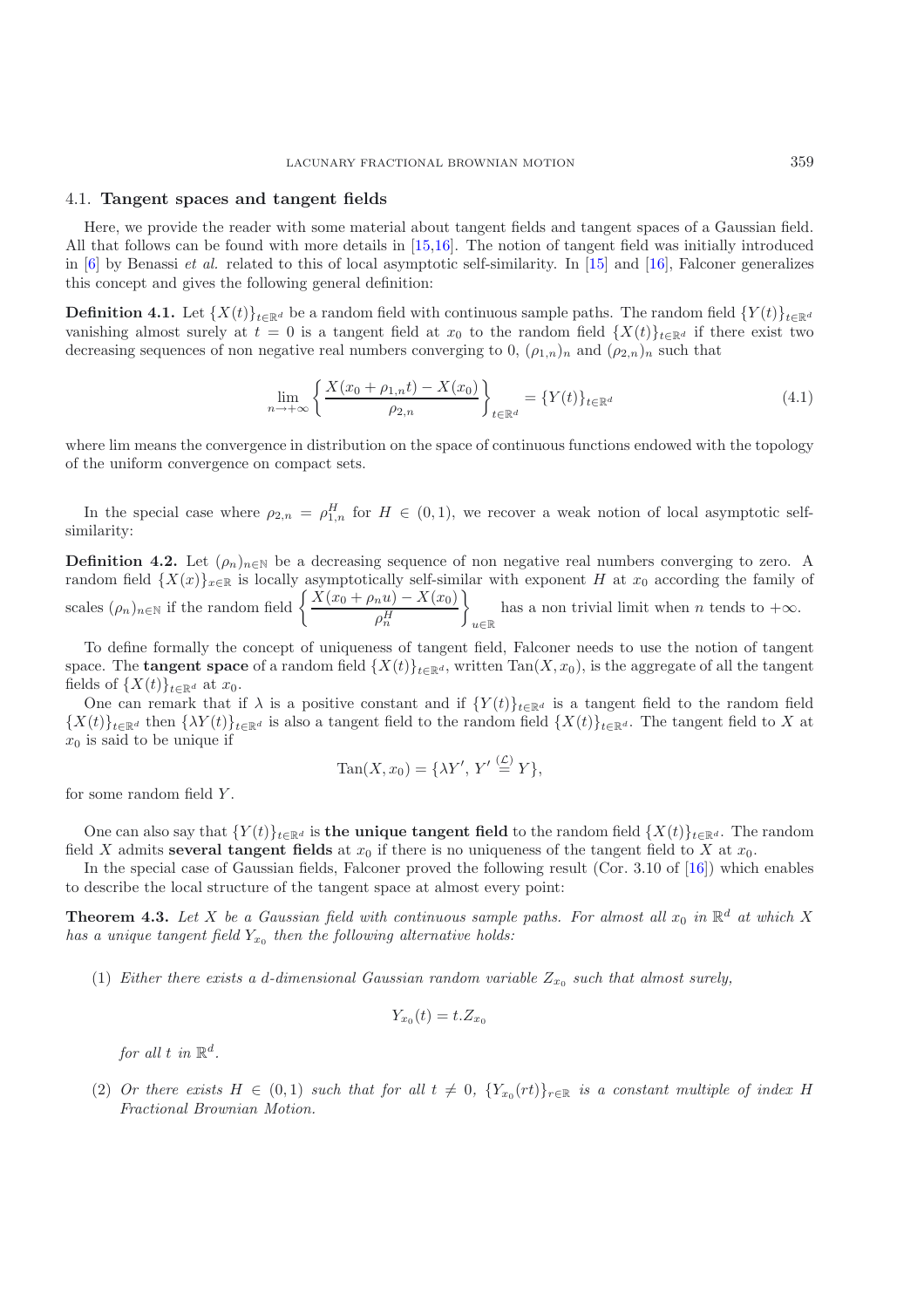In short, in the case of a Gaussian field admitting at each point a unique tangent field, this tangent field is either 'smooth' or 'fractal' like a FBM. This result comes from two properties of tangent spaces proved in [\[15](#page-21-0)[,16\]](#page-21-1): the tangent space of a random field is a.e. shift invariant and always scaling invariant.

One can wonder what kind of behavior can be expected if these assumptions are not satisfied. Using LFBM defined above, we will prove in next section that we can define a Gaussian field admitting several tangent fields at each point and that in that case the tangent fields could be unlike a FBM. Further, we also prove-since we exhibit two tangent fields of LFBM which are not self similar-that in the general case tangent fields are not self-similar.

### <span id="page-8-0"></span>4.2. **Tangent fields of Lacunary Fractional Brownian Motion**

<span id="page-8-3"></span>Now, we state the two central results of this paper concerning the non uniqueness at any point of the tangent field of the LFBM defined by equation [\(2.6\)](#page-4-0).

**Proposition 4.4.** (1) *The LFBM*  ${B_{H,\tau}(x)}_{x \in \mathbb{R}^d}$  *defined by equation [\(2.6\)](#page-4-0) is asymptotically locally selfsimilar with exponent*  $\underline{H}$  *at every point*  $x_0$  *according to the family of scales*  $(\rho_{n,1})_{n \in \mathbb{N}} = (2^{-\ell_n})_n$ . *Moreover, for all*  $x_0 \in \mathbb{R}^d$ 

$$
\lim_{n \to +\infty} \left\{ \frac{B_{\underline{H},\tau}(x_0 + \rho_{n,1}t) - B_{\underline{H},\tau}(x_0)}{\rho_{n,1}^{\underline{H}}} \right\}_{t \in \mathbb{R}^d} = \{\widetilde{B}_{\underline{H}}(t)\}_{t \in \mathbb{R}^d},
$$

*where* lim *means the convergence in distribution on the space of continuous functions endowed with the topology of the uniform convergence on compact sets and*

<span id="page-8-1"></span>
$$
\widetilde{B}_{\underline{H}}(t) = \int\limits_{\frac{1}{2} < |\xi| < 1} \frac{\mathrm{e}^{it\xi} - 1}{|\xi|^{\underline{H} + \frac{d}{2}}} \mathrm{d}\widehat{W}(\xi). \tag{4.2}
$$

(2) *The LFBM*  ${B_{H,\tau}}(x)$ <sub> $x \in \mathbb{R}^d$  *defined by equation [\(2.6\)](#page-4-0) is asymptotically locally self-similar with exponent*</sub>  $\overline{H}$  at every point  $x_0$  according to the family of scales  $(\rho_{n,2})_{n\in\mathbb{N}}=(2^{-j_n})_n$ . Moreover, for all  $x_0\in\mathbb{R}^d$ 

$$
\lim_{n \to +\infty} \left\{ \frac{B_{\underline{H},\tau}(x_0 + \rho_{n,2}t) - B_{\underline{H},\tau}(x_0)}{\rho_{n,2}^{\overline{H}}} \right\}_{t \in \mathbb{R}^d} = \{\widetilde{B}_{\overline{H}}(t)\}_{t \in \mathbb{R}^d},
$$

*where* lim *means the convergence in distribution on the space of continuous functions endowed with the topology of the uniform convergence on compact sets and*

<span id="page-8-2"></span>
$$
\widetilde{B}_{\overline{H}}(t) = \int\limits_{\frac{1}{2} < |\xi| < 1} \frac{\mathrm{e}^{it\xi} - 1}{|\xi|^{\overline{H} + \frac{d}{2}}} \mathrm{d}\widehat{W}(\xi). \tag{4.3}
$$

**Remark 4.5.** Remark that the two Gaussian fields  $B_{\underline{H}}$  and  $B_{\overline{H}}$  are not self-similar. The uniqueness assumption is thus necessary to recover the results of Falconer about self-similarity of tangent fields. Since the LFBM admits stationary increments, its tangent fields also admits stationary increments. Hence our model does not yield an example of Gaussian fields with unstationary tangent fields. In [\[9](#page-21-13)] the case of a modified version of Generalized Fractional Brownian Motion has been studied. Unfortunately, in this case the tangent fields remains with stationary increments. The question of defining a Gaussian field with unstationary tangent fields remains still open.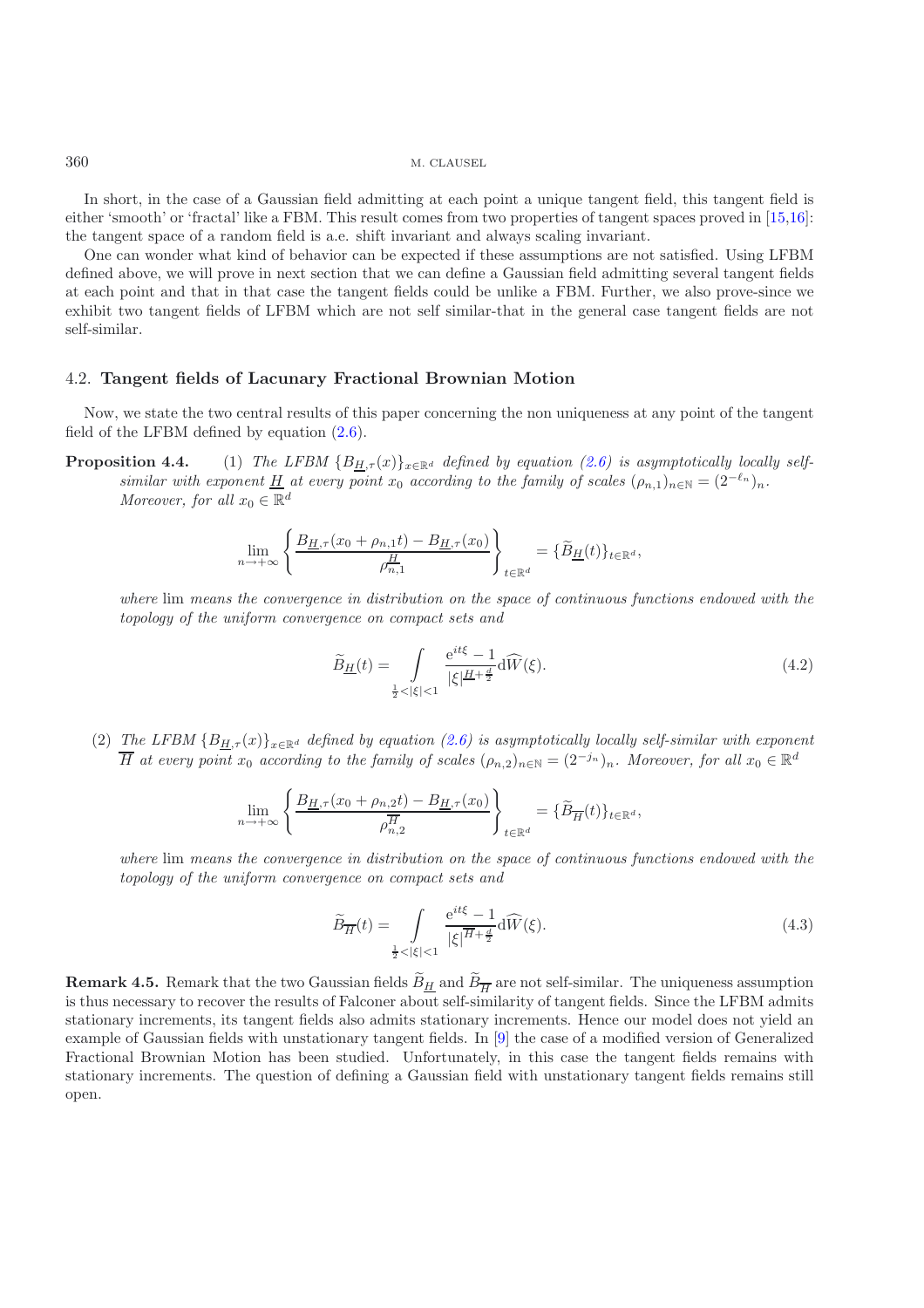We thus obtain our main result about the structure of tangent space of the LFBM defined by equation  $(2.6)$ : **Theorem 4.6.** For all  $x_0 \in \mathbb{R}^d$ , the two Gaussian fields  $\{\widetilde{B}_{\underline{H}}(t)\}_{t\in\mathbb{R}^d}$  and  $\{\widetilde{B}_{\overline{H}}(t)\}_{t\in\mathbb{R}^d}$  defined by equa-<br>tion (4.3) and (4.3) are two tensor fields at  $x$  to the LEBM  $(R)$  (c)) *tion* [\(4.2\)](#page-8-1) *and* [\(4.3\)](#page-8-2) *are two tangent fields at*  $x_0$  *to the LFBM*  $\{B_{H,\tau}(x)\}_{x \in \mathbb{R}^d}$  *defined by equation* [\(2.6\)](#page-4-0)*. Hence,*  ${B_{H,\tau}(x)}_{x\in\mathbb{R}^d}$  *admits at every point several tangent fields whike a FBM.* 

Let us make some comments about these self-similarity properties of LFBM. Roughly speaking, LFBM 'looks like' the Gaussian field  ${B_H(t)}_{t \in \mathbb{R}^d}$  when being considered at the scales  $(\rho_{n,1})_{n \in \mathbb{N}} = (2^{-\ell_n})_n$  whereas it 'looks like' the Gaussian field  $\{\widetilde{B}_{\overline{H}}(t)\}_{t\in\mathbb{R}^d}$  when being considered at the scales  $(\rho_{n,2})_{n\in\mathbb{N}}=(2^{-j_n})_n$ . From the regularity point of view, this non uniform behavior of LFBM according to the different scales is reflected in its sample paths properties studied in next Section.

## 5. Sample paths properties of Lacunary Fractional Brownian Motion

<span id="page-9-0"></span>Hereafter we investigate the sample paths properties of LFBM. In Section [5.1,](#page-9-1) we first give a result about uniform Hölderian regularity of a more general model: ISFBM. Then, in Section [5.2](#page-11-0) we focus on the special case of LFBM. We illustrate the non-uniformity in scales of sample paths of LFBM stating our results in terms of uniform irregularity.

#### <span id="page-9-1"></span>5.1. **Regularity of the sample paths of the Infinite Scale Fractional Brownian Motion**

We first study the regularity of the sample paths of LFBM. In fact, our result can be stated for a more general model than LFBM: ISFBM. But before an accurate study of uniform regularity of the sample paths of ISFBM, we first precise the regularity concept we used. This is done in Section [5.1.1.](#page-9-2)

#### <span id="page-9-2"></span>5.1.1. *Uniform H¨olderian regularity*

The usual concept for uniform regularity is uniform Hölderian regularity. Uniform Hölderian regularity of a function can be characterized by its belongness to classical Hölder spaces  $\mathcal{C}^{\alpha}(\mathbb{R}^{d})$ :

**Definition 5.1.** A bounded function f belongs to  $C^{\alpha}(\mathbb{R}^d)$  with  $\alpha \in (0,1)$  if there exists a real positive number  $r_0$  and a positive constant  $C_0$  such that for every scale  $0 < r \leq r_0$ ,

$$
\sup_{|h| \le r} \sup_{x \in \mathbb{R}^d} |f(x+h) - f(x)| \le C_0 r^{\alpha}.
$$

A bounded function f is said to be uniformly Hölder if for some  $\varepsilon_0 > 0$ ,  $f \in C^{\varepsilon_0}(\mathbb{R}^d)$ .

In the following, we will be interested in local sample paths properties of ISFBM. To state our result, we need a notion of locally uniform Hölder regularity.

**Definition 5.2.** The locally bounded function f belongs to  $\mathcal{C}_{\text{loc}}^{\alpha}(\mathbb{R}^d)$  with  $\alpha \in (0, 1)$ , if for any  $\varphi \in \mathcal{D}(\mathbb{R}^d)$ , the function of belongs to  $\mathcal{C}^{\alpha}(\mathbb{R}^d)$ . One can define the local unifo function  $\varphi f$  belongs to  $\mathcal{C}^{\alpha}(\mathbb{R}^d)$ . One can define the local uniform Hölder exponent of function f as:

$$
\mathcal{H}_{\mathrm{loc}}(f) = \sup \{ \alpha > 0, \, f \in \mathcal{C}_{\mathrm{loc}}^{\alpha}(\mathbb{R}^d) \}.
$$

Our result of local uniform Hölder regularity of the sample paths of ISFBM is based on wavelets technics. Indeed, discrete wavelet transform and multiresolution analysis are particularly efficient tools to study the uniform Hölderian regularity of a function (see *e.g.* [\[23](#page-22-5)]). Hereafter, we review a result binding the regularity of a function and its wavelet coefficients. We first review some definitions and notations about wavelets (see for more details for example [\[22](#page-22-6)[,23](#page-22-5)]).

Under some general assumptions, there exists  $2^d - 1$  functions  $(\psi^{(i)})_{1 \leq i \leq 2^d}$ , called wavelets, such that  $(\psi^{(i)})_{1 \leq i \leq 2^d}$ ,  $(\psi^{(i)})_{1 \leq i \leq 2^d}$ ,  $(\psi^{(i)})_{1 \leq i \leq 2^d}$  $\{\psi^{(i)}(2^jx-j):1\leq i\langle 2^d,k\in\mathbb{Z}^d,j\in\mathbb{Z}\}\$ is an orthogonal basis of  $L^2(\mathbb{R}^d)$ . Any function  $f\in L^2(\mathbb{R}^d)$ can be decomposed as follows

$$
f(x) = \sum_{j \in \mathbb{Z}} \sum_{k \in \mathbb{Z}^d} \sum_{1 \le i < 2^d} c_{j,k}^{(i)} \psi^{(i)}(2^j x - k),
$$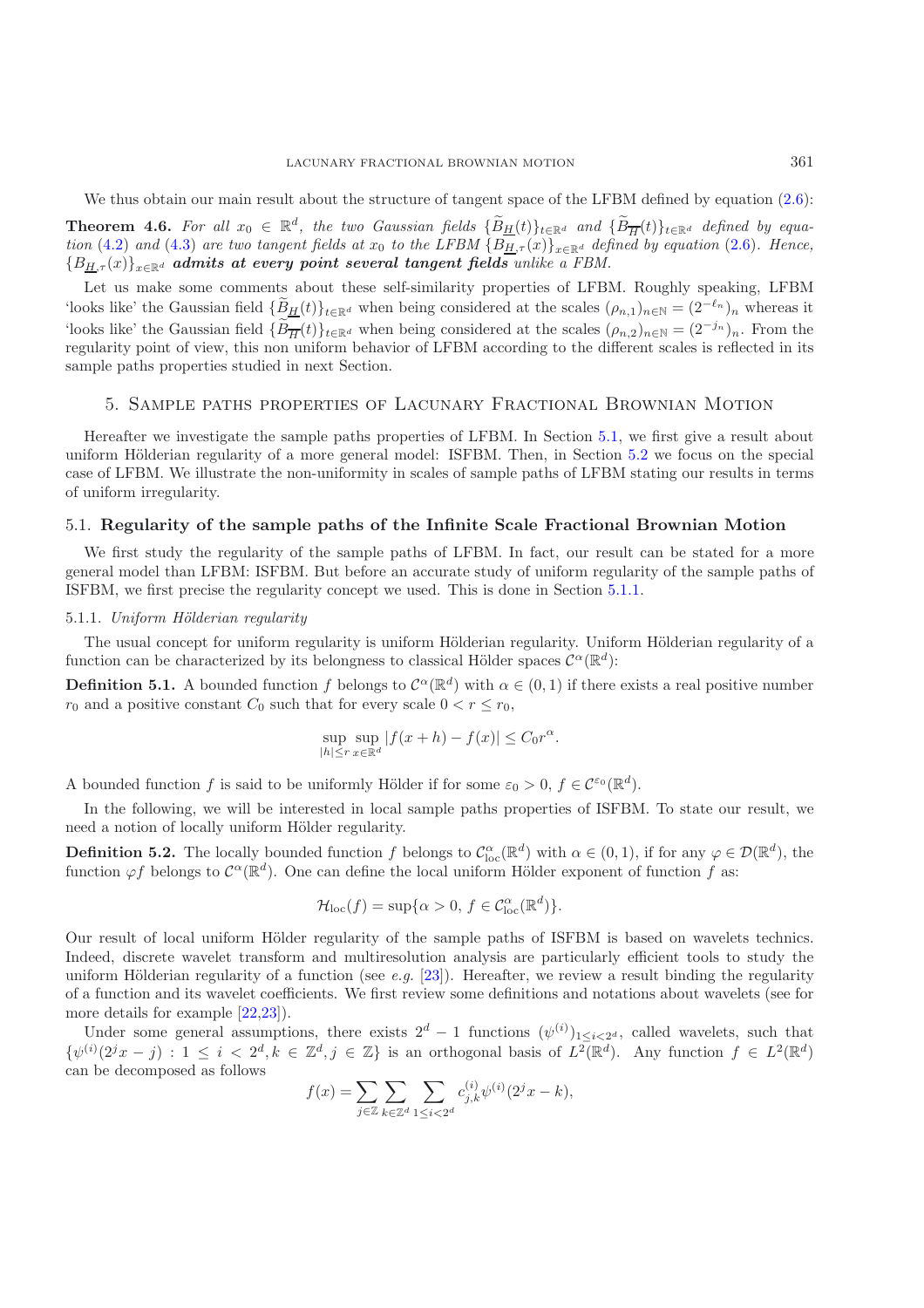where

$$
c_{j,k}^{(i)} = 2^{dj} \int_{\mathbb{R}^d} f(x) \psi^{(i)}(2^j x - k) \,dx.
$$

Let us remark that we do not choose the  $L^2$  normalization for the wavelets, but rather an  $L^{\infty}$  normalization, which is better fitted to the study of Hölder regularity. If  $(\psi^{(i)})_i \in C^r(\mathbb{R}^d)$  and if  $(\partial^\alpha \psi^{(i)})_i$   $(|\alpha| \leq r)$  have fast decay, the multiresolution analysis is said to be r-smooth. We always suppose that the multiresolution analysis is r-smooth with  $r>\alpha$ .

A dyadic cube of scale  $j$  is a cube of the form

$$
\lambda = \left[\frac{k_1}{2^j}, \frac{k_1+1}{2^j}\right) \times \cdots \times \left[\frac{k_d}{2^j}, \frac{k_d+1}{2^j}\right),\,
$$

where  $k = (k_1, \ldots, k_d) \in \mathbb{Z}^d$ . From now on, wavelets and wavelet coefficients will be indexed with dyadic cubes.<br>Since *i* takes  $2^d - 1$  values, we can assume that it takes values in  $\{0, 1\}^d - (0, \ldots, 0)$ . In the se following notations

•  $\lambda = \lambda(i, j, k) = \frac{k}{2^j} + \frac{i}{2^{j+1}} + [0, \frac{1}{2^{j+1}})^d,$ <br>•  $c_{\lambda} = c_{i,k}^{(i)},$ 

• 
$$
\psi_{\lambda} = \psi^{(i)}(2^j - k).
$$

<span id="page-10-0"></span>We state the usual wavelet criterium for uniform Hölderian regularity (see  $[23]$  $[23]$ ).

**Theorem 5.3.** *Let*  $\alpha \in (0,1)$ *,*  $f \in C^{\alpha}(\mathbb{R}^d)$ *, if and only if there exists*  $C_0 > 0$  *such that* 

$$
\forall j \ge 0, \sup_{|\lambda| = 2^{-j}} |c_{\lambda}| \le C_0 2^{-\alpha j}.
$$
\n
$$
(5.1)
$$

We now take an interest in the sample paths properties of ISFBM. Next section is devoted to the statement of our regularity result.

#### 5.1.2. *Sample paths Hölderian regularity of Infinite Scale Fractional Brownian Motion*

Now, we consider the local Hölderian regularity properties of the sample paths of ISFBM. When  $\sigma \equiv 1$ , ISFBM is a special case of GMBM. Therefore we could expect that, as in the case of GMBM (see [\[1](#page-21-9)]), the local properties of the sample paths are given by the high frequencies of the harmonizable representation. The following proposition shows that this property is satisfied.

<span id="page-10-1"></span>**Proposition 5.4.** For any integer j, let 
$$
\tau_j = -\frac{\log_2(\sigma_j)}{j}
$$
 with  $\tau_j = +\infty$  if  $\sigma_j = 0$ . Set  

$$
\underline{H} = \liminf_{j \to +\infty} (H_j + \tau_j).
$$

*The local uniform Hölder exponent*  $\underline{H}_{loc}$  *of the Infinite Scale Fractional Brownian Motion*  ${B_{H,\sigma}(x)}_{x \in \mathbb{R}^d}$  *with*<br>*Harct indices*  $H - (H)$ , and amplitudes  $\sigma = (\sigma_1)$ , satisfies almost expelsively *Hurst indices*  $\mathbf{H} = (H_i)$ <sub>*i*</sub> *and amplitudes*  $\sigma = (\sigma_i)$ <sub>*i*</sub> *satisfies almost surely* 

<span id="page-10-2"></span>
$$
\underline{\mathcal{H}}_{\text{loc}}(B_{H,\sigma}) = \underline{H}.\tag{5.2}
$$

This proposition is proved in Section [6.2](#page-17-1) using wavelets technics and the wavelet criterion stated in Theorem [5.3](#page-10-0) above. Now we focus on the special case of LFBM. Our aim is to understand how the non-uniform behavior of LFBM according to the different scales is reflected in its sample paths properties. To this end we need to complete our study and investigate the irregularity properties of LFBM.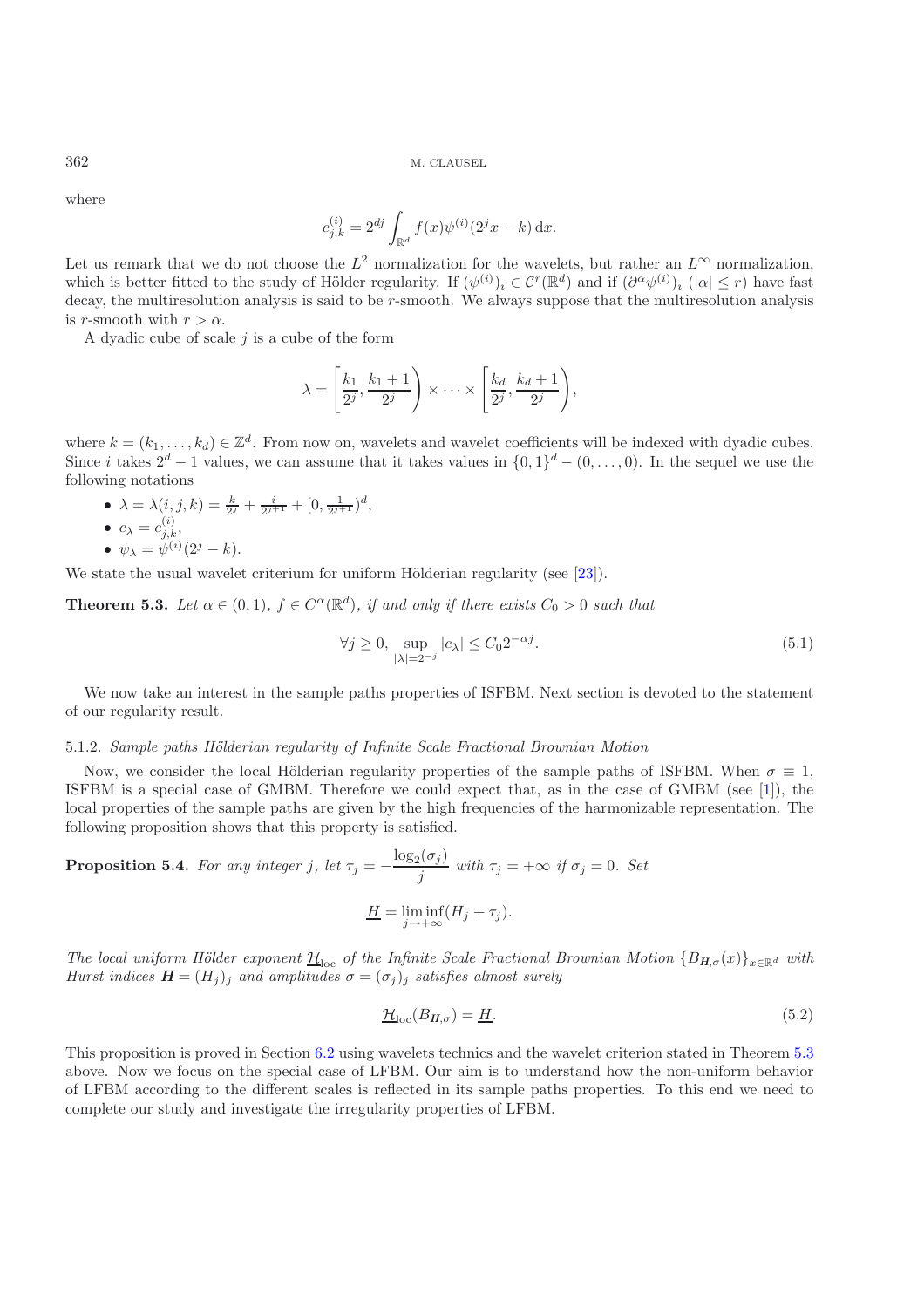## <span id="page-11-0"></span>5.2. **Study of the uniform irregularity of the sample paths in the special case of Lacunary Fractional Brownian Motion**

Here our aim is to illustrate in a relevant way the specific sample paths properties of LFBM using adapted concepts of uniform regularity. In a classical way, we are interested in the behavior of the so–called modulus of continuity of LFBM

$$
r \mapsto \sup_{|h| \le r} \sup_{x \in K} |B_{\underline{H},\tau}(x+h) - B_{\underline{H},\tau}(x)|
$$

near  $r = 0$  on any compact K. So we are lead to estimate the two following exponents

$$
\underbrace{\log(\sup_{|h| \le r} \sup_{x \in K} |B_{\underline{H},\tau}(x+h) - B_{\underline{H},\tau}(x)|)}_{\log(r)},
$$

and

$$
\overline{\alpha} = \limsup_{r \to 0} \frac{\log(\sup_{|h| \le r} \sup_{x \in K} |B_{\underline{H},\tau}(x+h) - B_{\underline{H},\tau}(x)|)}{\log(r)}
$$

on any compact  $K$ .

Remark that  $\alpha$  coincides with the uniform exponent of the LFBM on the compact K and has already been estimated in Section [5.1.](#page-9-1) The exponent  $\overline{\alpha}$  is related to another concept of uniform regularity than the classical one: weak uniform Hölderian regularity defined in Section [5.2.1.](#page-11-1) The estimation of  $\overline{\alpha}$  (see Sect. [5.2.2\)](#page-13-0) uses the wavelet criterion for weak uniform irregularity stated in Section [5.2.1.](#page-11-1)

### <span id="page-11-1"></span>5.2.1. *Alternative definitions of uniform regularity*

We refer to  $[9]$  $[9]$  for all the material of this Section. We first introduce the concept of uniform irregularity:

**Definition 5.5.** A bounded function f is said to be uniformly irregular with exponent  $\beta$  if there exists a positive constant  $C_0$  and a positive real number  $r_0$  such that for **every scale** r in  $(0, r_0)$ 

$$
\sup_{|h| \le r} \sup_{x \in \mathbb{R}^d} |f(x+h) - f(x)| \ge C_0 r^{\beta}.
$$

A weak notion for uniform regularity can be associated with the concept of uniform irregularity:

**Definition 5.6.** A bounded function f is said to be weakly uniformly Hölder of exponent  $\beta$  in  $(0,1)$  written  $f \in \overline{\mathcal{C}}^{\beta}(\mathbb{R}^d)$  if  $f \notin I^{\beta}(\mathbb{R}^d)$  *i.e.* if for any  $C > 0$ , there exists some decreasing sequence  $(r_n)_{n \in \mathbb{N}}$  of real positive numbers converging to zero such that

$$
\forall n \in \mathbb{N}, \sup_{|h| \le r_n} \sup_{x \in \mathbb{R}^d} |f(x+h) - f(x)| \le Cr_n^{\beta}.
$$

The uniform irregular exponent of function  $f$  is defined as

$$
\mathcal{I}(f)=\inf\{\beta>0,\,f\in I^\beta(\mathbb{R}^d)\}=\sup\{\beta>0,\,f\in \overline{\mathcal{C}}^\beta(\mathbb{R}^d)\}.
$$

Remark then that

$$
\mathcal{I}(f) = \limsup_{r \to 0} \frac{\log(\sup_{|h| \le r} \sup_{x \in \mathbb{R}^d} (|f(x+h) - f(x)|))}{\log(r)};
$$

$$
\mathcal{H}(f) = \liminf_{r \to 0} \frac{\log(\sup_{|h| \le r} \sup_{x \in \mathbb{R}^d} (|f(x+h) - f(x)|))}{\log(r)}.
$$

whereas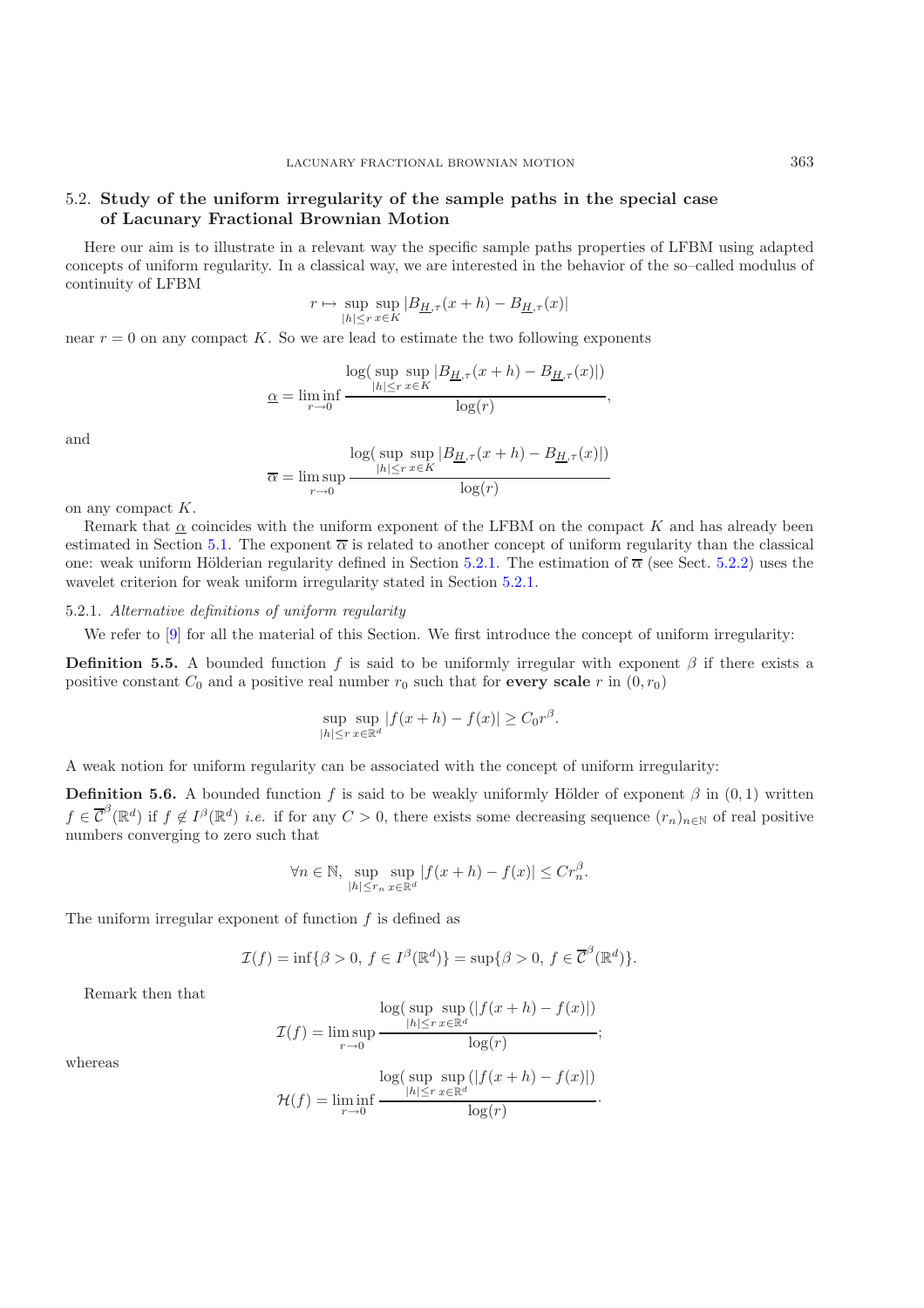The simultaneous knowledge of the uniform Hölder exponent and the uniform irregular exponent of a bounded function f gives us a lower and an upper bound at  $r = 0$  of the modulus of continuity of f,  $\omega_f$ , defined as

$$
\omega_f(r) = \sup_{|h| \le r} \sup_{x \in \mathbb{R}^d} (|f(x+h) - f(x)|).
$$

Since we are interested in the local behavior of sample paths, we need the following definitions:

**Definition 5.7.** The locally bounded function  $f$  is said to be locally weak uniformly Hölder with exponent  $\beta \in (0, 1)$ , written  $f \in \overline{\mathcal{C}}_{\text{loc}}^{\beta}(\mathbb{R}^d)$ , if for any  $\varphi \in \mathcal{D}(\mathbb{R}^d)$ , the function  $\varphi f$  is  $\overline{\mathcal{C}}^{\beta}(\mathbb{R}^d)$ .

The function f is said to be locally uniformly irregular with exponent exponent  $\beta \in (0,1)$ , written  $f \in$  $I_{\text{loc}}^{\beta}(\mathbb{R}^d)$ , if  $f \notin \overline{\mathcal{C}}_{\text{loc}}^{\beta}(\mathbb{R}^d)$ .<br>The local irregularity ex-

The local irregularity exponent is defined as

$$
\mathcal{I}_{\mathrm{loc}}(f) = \sup \{ \beta, \, f \in \overline{\mathcal{C}}_{\mathrm{loc}}^{\beta}(\mathbb{R}^d) \}.
$$

<span id="page-12-2"></span>To study the irregularity properties of the sample paths of LFBM, we need to use a wavelet criterion for weak uniform Hölder regularity. In  $[9]$  is proved the following result

**Theorem 5.8.** *Let*  $\beta \in (0, 1)$ *.* 

(1) If  $f \in \overline{C}^{\beta}(\mathbb{R}^d)$  then: *for every*  $C > 0$ , there exists a strictly increasing sequence of integers  $(j_n)_{n \in \mathbb{N}}$  such that:

$$
\begin{cases} \forall n \geq 0, \forall j \in \{j_n, \dots, j_{n+1} - 1\}, \\ \sup_{|\lambda| = 2^{-j}} (|c_{\lambda}|) \leq C \inf (2^{-j_n \beta}, 2^{(1-\beta)j_{n+1}} 2^{-j}), \end{cases} (5.3)
$$

<span id="page-12-0"></span>(2) *conversely, if* f *is uniformly H¨older and if for any* C > 0*, there exists a strictly increasing sequence of integers*  $(j_n)_{n \in \mathbb{N}}$  *such that* [\(5.3\)](#page-12-0) *holds, then* 

$$
\begin{cases} \forall n \geq 0, \forall j \in \{j_n, \cdots, j_{n+1} - 1\}, \\ \sup_{x \in \mathbb{R}^d} \sup_{|h| \leq 2^{-j}} (|f(x+h) - f(x)|) \leq C_0 C \inf(2^{-j_n \beta} j_n^{\gamma}, 2^{(1-\beta)j_{n+1}} 2^{-j} j^{\gamma}), \end{cases} (5.4)
$$

*where*  $C_0 > 0$  *depends only on multi resolution analysis and*  $(j_n)_n$  *denotes the sequence given by* [\(5.3\)](#page-12-0)*. In particular,*  $f \in \overline{\mathcal{C}}_{|\log|\gamma}^{\beta}(\mathbb{R}^d)$  *for all*  $\gamma > 1$ *.* 

**Remark 5.9.** Remark that, if

<span id="page-12-1"></span>
$$
\forall j \in \mathbb{N}, \sup_{|\lambda|=2^{-j}} (|c_{\lambda}|) \ge C_0 2^{-j\beta}, \tag{5.5}
$$

then [\(5.3\)](#page-12-0) cannot hold and f belongs to  $I^{\beta}(\mathbb{R}^d)$ . Of course [\(5.5\)](#page-12-1) is sufficient to prove the uniform irregularity of f but not necessary.

By contraposition of Theorem [5.8,](#page-12-2) we get a wavelet criterium for uniform irregularity:

<span id="page-12-4"></span>**Theorem 5.10.** *Let*  $\beta \in (0,1)$  *and f be a bounded function on*  $\mathbb{R}^d$ *.* 

(1) Assume there exists  $C_0 > 0$  such that for any integer  $j \geq 0$ :

$$
\max\left(\sup_{|\lambda| \le 2^{-j}} (|c_{\lambda}|), 2^{-j} \sup_{|\lambda| \ge 2^{-j}} \left(\frac{|c_{\lambda}|}{|\lambda|}\right) \right) \ge C_0 2^{-j\beta},\tag{5.6}
$$

<span id="page-12-3"></span>*then*  $f \in I^{\beta}(\mathbb{R}^d)$ *.*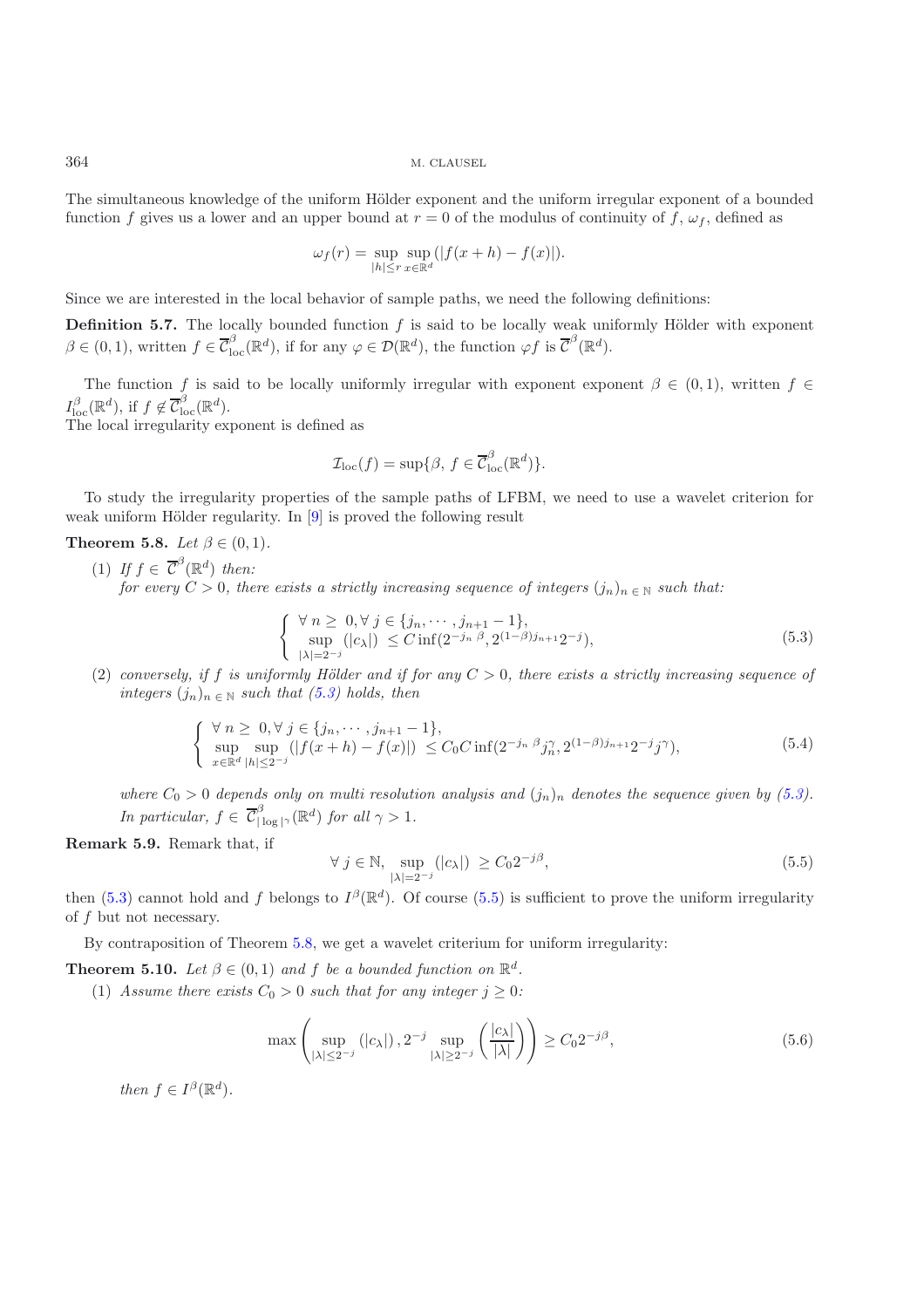(2) If for any  $\gamma > 1$ , f is uniformly Hölder and belongs to  $I_{|\log|\gamma}^{\beta}(\mathbb{R}^d)$  then there exists  $C_0 > 0$  such that *for any integer*  $j \geq 0$  *then* [\(5.6\)](#page-12-3) *holds.* 

Now, we will apply these two wavelet criteria to the study of the uniform irregularity of the sample paths of LFBM defined above.

#### <span id="page-13-0"></span>5.2.2. *Smoothness of the sample paths of LFBM*

Let us consider the LFBM defined by equation  $(2.6)$ . The study of the weak uniform regularity properties will be based on the fact that in short, the large wavelets coefficients of LFBM are located on scales  $2^{-\ell_n}$  and on the scales  $2^{-j_n}$  and that, at these scales, the wavelets coefficients satisfy

$$
\sup_{|\lambda|=2^{-\ell_n}}|c_{\lambda}| \approx 2^{-\ell_n} \frac{H}{|\lambda|=2^{-j_n}} \exp_{|\lambda| \approx 2^{-j_n} \frac{H}{H}}.
$$

Thus in Section [6.3](#page-20-0) we will prove that,

$$
\mathcal{I}_{\text{loc}}(B_{\underline{H},\tau}) = \overline{H},
$$

showing that we are nearly in the case of a lacunary wavelet series of the form

$$
\sum_{n \in \mathbb{N}} \sum_{|\lambda| = 2^{-\ell_n}} 2^{-\ell_n} \underline{H} \psi_{\lambda} + \sum_{n \in \mathbb{N}} \sum_{|\lambda| = 2^{-j_n}} 2^{-j_n} \overline{H} \psi_{\lambda}.
$$

The proof is detailed in Section [6.3.](#page-20-0) Here, we give some heuristic arguments to explain what happens and state our main result about the weak uniform irregularity of LFBM.

The example of LFBM is complicated because there is no lower bound of the wavelets coefficients at every scale of the form

$$
\forall j \ge 0, \sup_{|\lambda|=2^{-j}} |c_{\lambda}| \ge C_0 2^{-j\overline{\alpha}}.
$$

To estimate the uniform irregularity exponent of LFBM, the wavelets criteria recalled in Theorems [5.8](#page-12-2) and [5.10](#page-12-4) will be needed. Contrary on the uniform Hölder exponent, the uniform irregularity exponent of LFBM will depend on the lacunarity index of the field.

Let us first consider the wavelet series  $\Sigma$  $n\overline{\in}\mathbb{N}$  $\sum$  $\sum_{|\lambda|=2^{-\ell_n}} 2^{-\ell_n} \frac{H}{\psi_{\lambda}}$ . Indeed, the wavelets criterium for weak uniform

regularity, asserts that the wavelets coefficients at scale  $(2^{-\ell_n})_{n\in\mathbb{N}}$  have an effect on scales **below and above** the scale  $2^{-\ell_n}$ . This influence is decreasing as far as we get from the scale  $2^{-\ell_n}$ .

This implies that when the band of intermediary scales between the scale  $2^{-\ell_n}$  is wide, there exists a sequence of intermediary scale  $(2^{-t_n})_n$  for which the wavelet coefficients located at the scale  $2^{-\ell_n}$  have little weight. Thus, the higher the lacunarity index is, the higher the uniform irregularity exponent of this wavelet series and thus of LFBM is.

To prove this, there will be two main difficulties to overcome. Firstly, the sequence  $(2^{-t_n})_n$  of intermediate scales has to be defined. This sequence will be defined such that for all  $n$ , the competitive influence of the large wavelets coefficients located at the scale  $2^{-\ell_{n-1}}$  and at the scale  $2^{-\ell_n}$  are balanced exactly at the scale  $2^{-t_n}$ . Furthermore, the index of uniform irregularity  $\overline{\alpha}$  has to be estimated.

We want the uniform irregularity exponent to be larger than an index  $\overline{\alpha}$  to estimate. If we suppose that for any  $n, t_n \leq \ell_n \leq t_{n+1} - 1$ , we will require that,

$$
2^{-\ell_n} \le \inf(2^{-t_n \overline{\alpha}}, 2^{t_{n+1}(1-\overline{\alpha})-\ell_n}).
$$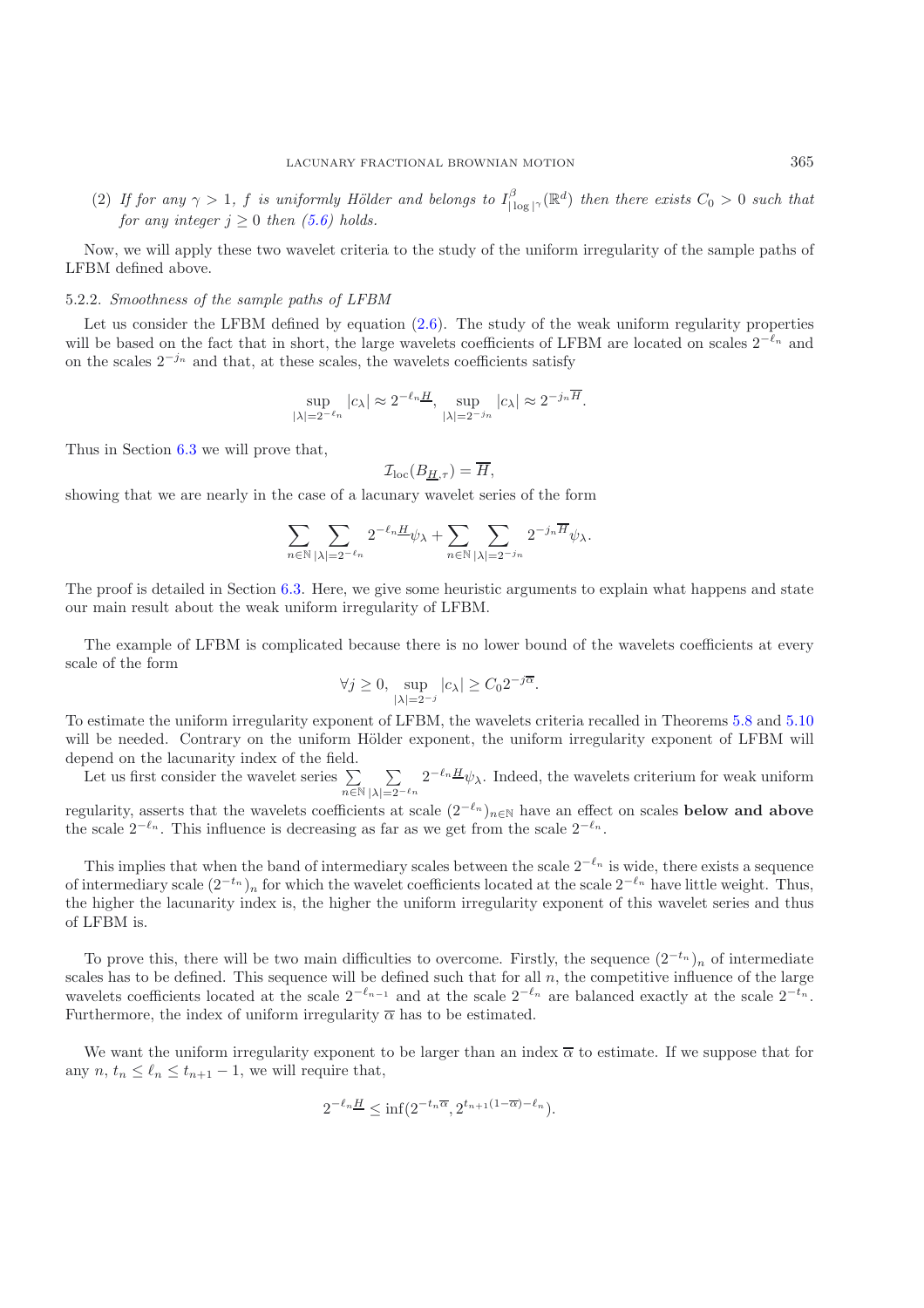In the limit case, the relationship above becomes

$$
2^{-\ell_n} \underline{H} = 2^{-t_n} \overline{\alpha} = 2^{t_{n+1}(1-\overline{\alpha})-\ell_n}.
$$

This means that the influence of wavelets coefficients located at the scale  $2^{-\ell_n}$  is exactly the same at the intermediary scale just below  $2^{-t_n}$  and just above  $2^{-t_{n+1}}$ .

Thus, this leads us to define the following sequence of integer  $(t_n)_{n\in\mathbb{N}}$  by,

$$
t_n = \left[\frac{\underline{H}}{\overline{\alpha}}\ell_n\right] + 1.\tag{5.7}
$$

Now, we can express  $\overline{\alpha}$  as a function of the lacunarity index  $\tau$ . By definition of the sequence  $(t_n)_{n\in\mathbb{N}}$ 

$$
\lim_{n} \frac{\ell_n}{t_n} = \frac{\overline{\alpha}}{\underline{H}} \text{ and } \lim_{n} \frac{\ell_n}{t_{n+1}} = \frac{1 - \overline{\alpha}}{1 - \underline{H}}.
$$

Thus

$$
\lim_{n} \frac{\ell_{n+1}}{\ell_n} = \frac{\overline{\alpha}}{\underline{H}} \times \frac{1 - \underline{H}}{1 - \overline{\alpha}}.
$$

Since  $\lim_{n}$  ( $\ell_{n+1}/\ell_n$ ) =  $\tau$ , it implies that

$$
\overline{\alpha} = \frac{\tau \underline{H}}{1 - \underline{H} + \tau \underline{H}}.
$$

We then obtain that  $\overline{\alpha} = \overline{H}$  and thus the sequence  $(t_n)_{n \in \mathbb{N}}$  coincide more or less with the sequence  $(j_n)_{n \in \mathbb{N}}$ involved in the definition of LFBM. The uniform irregularity exponent of the wavelet series  $\sum$  $|\lambda|=2^{-\ell_n}$  $c_\lambda \psi_\lambda$ 

should be equal to H. Moreover, the sequence  $(j_n)_{n\in\mathbb{N}}$  has been chosen such that the additional wavelet series  $\sum c_{\lambda}\psi_{\lambda}$  has not enough large wavelet coefficients to have an influence on the uniform irregularity  $|\lambda|=2^{-j_n}$ 

<span id="page-14-0"></span>properties of LFBM whereas it has enough large wavelet coefficients to influence the self-similarity properties of LFBM. This heuristic argument leads us to state the Proposition below proved in Section [6.3:](#page-20-0)

**Proposition 5.11.** *The sample paths of LFBM defined by equation [\(2.6\)](#page-4-0) satisfy the following properties:*

(1) *Almost surely*

$$
\mathcal{H}_{\mathrm{loc}}(B_{\underline{H},\tau})=\underline{H}.
$$

*Furthermore there exists*  $C_1, C_2$  *almost surely positive such that for any*  $n \in \mathbb{N}$ 

$$
\frac{C_1 2^{-\underline{H}\ell_n}}{|\ell_n|^{\frac{1}{2}+\varepsilon}} \le \sup_{\{(x,y)\in K^2, |x-y|\le 2^{-\ell_n}\}} |B_{\underline{H},\tau}(x) - B_{\underline{H},\tau}(y)| \le C_2 2^{-\underline{H}\ell_n} |\ell_n|^{\tau+\frac{1}{2}}.
$$
\n(5.8)

<span id="page-14-1"></span>(2) *Almost surely*

$$
\mathcal{I}_{\text{loc}}(B_{\underline{H},\tau}) = \overline{H}.
$$

*Furthermore there exists*  $C_3$ ,  $C_4$  *almost surely positive such that for any*  $n \in \mathbb{N}$ 

$$
\frac{C_3 2^{-j_n \overline{H}}}{j_n^{\frac{1}{2}+\varepsilon}} \le \sup_{\{(x,y)\in K^2, |x-y|\le 2^{-j_n}\}} |B_{\underline{H},\tau}(x) - B_{\underline{H},\tau}(y)| \le C_4 2^{-j_n \overline{H}} j_n^{\tau+\frac{1}{2}}.
$$
(5.9)

<span id="page-14-2"></span>Next Section is devoted to the proofs of the results stated in the previous sections.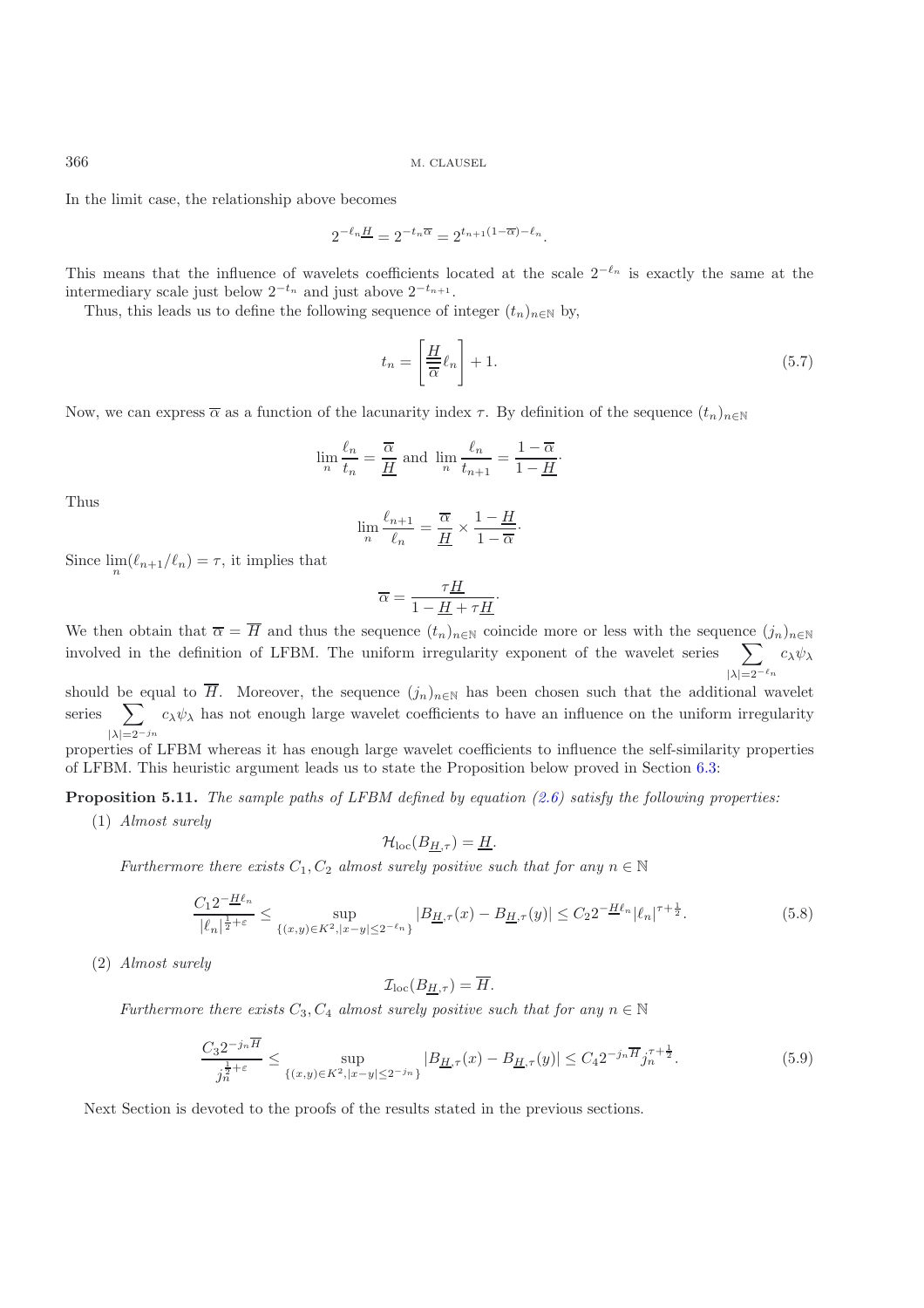# 6. Proofs

# <span id="page-15-0"></span>6.1. **Proof of Proposition [4.4](#page-8-3)**

<span id="page-15-3"></span>The proof of Proposition [4.4](#page-8-3) relies on the following lemma: **Lemma 6.1.** *For all*  $x$ *, h in*  $\mathbb{R}^d$ *,* 

$$
\lim_{n_0 \to +\infty} \frac{\mathbb{E}(|B_{\underline{H},\tau}(x+2^{-j_{n_0}}h) - B_{\underline{H},\tau}(x)|^2)}{2^{-2j_{n_0}\overline{H}}} = \int_{\frac{1}{2} < |\zeta| < 1} \frac{|e^{ih\zeta} - 1|^2}{|\zeta|^{2\overline{H} + 1}} d\zeta = \mathbb{E}(|\widetilde{B}_{\overline{H}}(h)|^2),\tag{6.1}
$$

<span id="page-15-2"></span><span id="page-15-1"></span>*and*

$$
\lim_{n_0 \to +\infty} \frac{\mathbb{E}(|B_{\underline{H},\tau}(x+2^{-j_{n_0,1}}h) - B_{\underline{H},\tau}(x)|^2)}{2^{-2j_{n_0}\overline{H}}} = \int_{\frac{1}{2} < |\xi| < 1} \frac{|e^{ih\zeta} - 1|^2}{|\zeta|^2 \underline{H} + 1} d\zeta = \mathbb{E}(|\widetilde{B}_{\underline{H}}(h)|^2). \tag{6.2}
$$

*Proof.* Since the field  ${B_{\underline{H},\tau}(x)}_{x\in\mathbb{R}^d}$  has stationary increments

$$
\mathbb{E}(|B_{\underline{H},\tau}(x+2^{-j_{n_0}}h)-B_{\underline{H},\tau}(x)|^2)-2^{-2j_{n_0}\overline{H}}\int_{\frac{1}{2}<|\xi|<1}\frac{|e^{ih\zeta}-1|^2}{|\zeta|^{2\overline{H}+1}}d\zeta=\mathbb{E}(|B_{\underline{H},\tau}(2^{-j_{n_0}}h)|^2)\n-2^{-2j_{n_0}\overline{H}}\int_{\frac{1}{2}<|\xi|<1}\frac{|e^{ih\zeta}-1|^2}{|\zeta|^{2\overline{H}+1}}d\zeta.
$$

Moreover, performing the change of variables  $\zeta = 2^{-j_{n_0}} \xi$  in equation [\(2.6\)](#page-4-0) leads to

$$
\mathbb{E}(|B_{\underline{H},\tau}(x+2^{-j_{n_0}}h)-B_{\underline{H},\tau}(x)|^2)-2^{-2j_{n_0}\overline{H}}\int_{\frac{1}{2}<|\xi|<1}\frac{|e^{ih\zeta}-1|^2}{|\zeta|^{2\overline{H}+1}}d\zeta=\sum_{n=0}^{+\infty}2^{-2j_{n_0}\underline{H}}\times\int_{2^{-j_{n_0}}D_{\ell_n}}\frac{|e^{ih\zeta}-1|^2}{|\zeta|^{2\overline{H}+1}}d\zeta+\sum_{n=0}^{+\infty}2^{-2j_{n_0}\overline{H}}\int_{2^{-j_{n_0}}D_{j_n}}\frac{|e^{ih\zeta}-1|^2}{|\zeta|^{2\overline{H}+1}}d\zeta-\int_{\frac{1}{2}<|\xi|<1}\frac{|e^{ih\zeta}-1|^2}{|\zeta|^{2\overline{H}+1}}d\zeta.
$$

Hence  
\n
$$
\mathbb{E}(|B_{\underline{H},\tau}(x+2^{-j_{n_0}}h)-B_{\underline{H},\tau}(x)|^2)-2^{-2j_{n_0}\overline{H}}=
$$
\n
$$
\sum_{n=0}^{n_0-1} 2^{-2j_{n_0}\underline{H}} \int_{2^{-j_{n_0}}D_{\ell_n}} \frac{|e^{ih\zeta}-1|^2}{|\zeta|^{2\underline{H}+1}} d\zeta + \sum_{n=n_0}^{+\infty} 2^{-2j_{n_0}\underline{H}} \int_{2^{-j_{n_0}}D_{\ell_n}} \frac{|e^{ih\zeta}-1|^2}{|\zeta|^{2\underline{H}+1}} d\zeta
$$
\n
$$
+\sum_{n=0}^{n_0-1} 2^{-2j_{n_0}\overline{H}} \int_{2^{-j_{n_0}}D_{j_n}} \frac{|e^{ih\zeta}-1|^2}{|\zeta|^{2\overline{H}+1}} d\zeta + \sum_{n=n_0+1}^{+\infty} 2^{-2j_{n_0}\overline{H}} \int_{2^{-j_{n_0}}D_{j_n}} \frac{|e^{ih\zeta}-1|^2}{|\zeta|^{2\overline{H}+1}} d\zeta.
$$

We will give upper bounds for each sum above. We bound the first sum in the following way:

$$
\sum_{n=0}^{n_0-1} 2^{-j_{n_0}} \frac{H}{L} \int_{2^{-j_{n_0}} D_{\ell_n}} \frac{|e^{ih\zeta} - 1|^2}{|\zeta|^{2\underline{H}+1}} d\zeta \leq \sum_{n=0}^{n_0-1} 2^{-2j_{n_0}} \frac{H}{L} \int_{2^{-j_{n_0}} D_{\ell_n}} |h|^2 |\zeta|^{1-2\underline{H}} d\zeta
$$
  
\n
$$
\leq |h|^2 2^{-2j_{n_0}} \frac{H}{L} \sum_{n=0}^{n_0-1} 2^{2(\ell_n - j_{n_0})(1-\underline{H})}
$$
  
\n
$$
\leq |h|^2 2^{-2j_{n_0}} \frac{H}{2^{2(j_{n_0-1,1}-j_{n_0})(1-\underline{H})}}{\zeta} < |h|^2 2^{-2j_{n_0}} 2^{2j_{n_0}(1-\overline{H})-\alpha_1 \log(j_{n_0})}
$$
  
\n
$$
\leq |h|^2 \frac{2^{-2j_{n_0}(1-\overline{H})} 2^{-2\overline{H}j_{n_0}}}{j_{n_0}^{\alpha_1}}
$$

for some  $\alpha_1 > 0$  depending on  $\gamma$  and  $\overline{H}$ .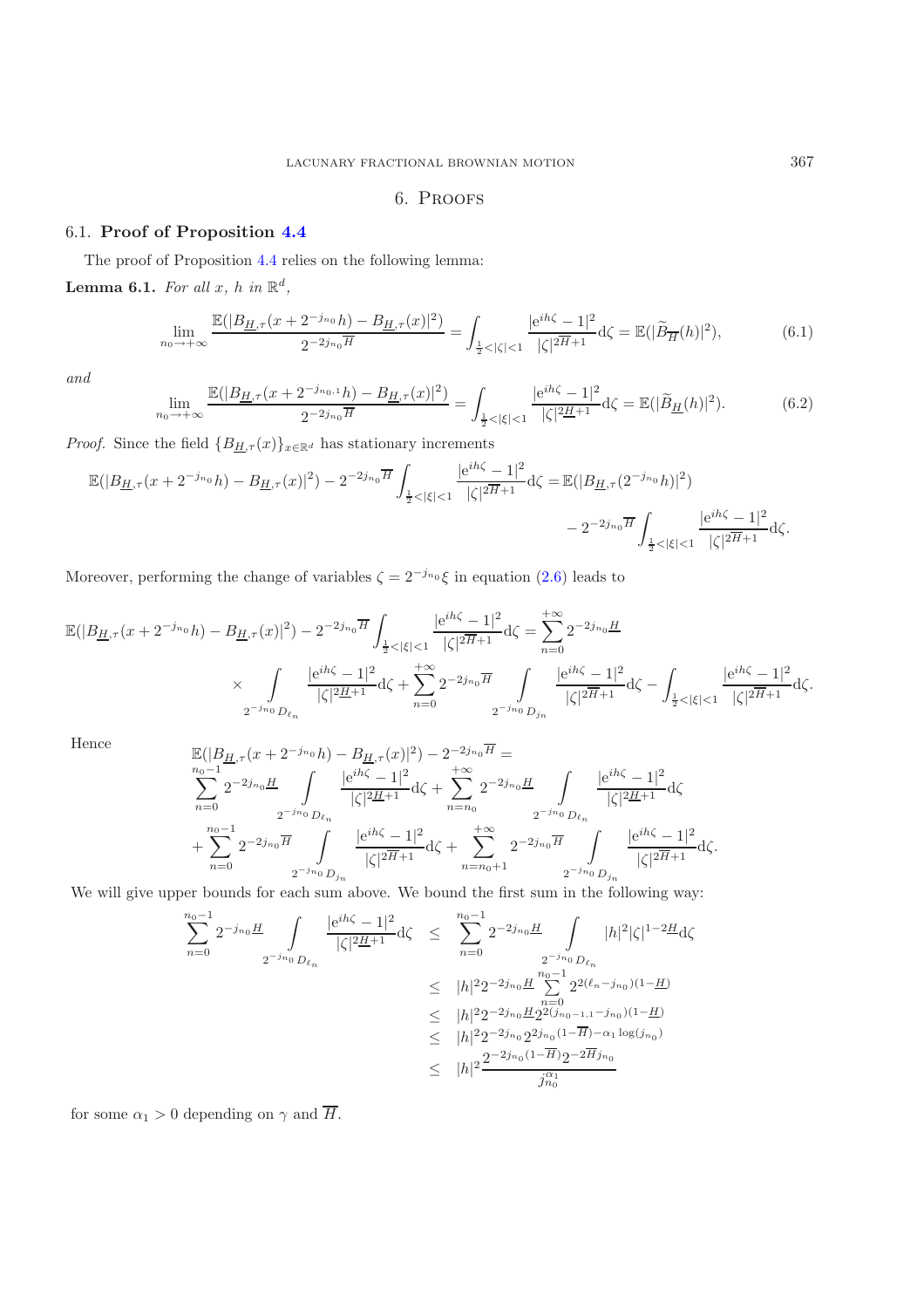We then bound the second sum:

$$
\begin{array}{lcl} \displaystyle \sum_{n=n_0}^{+\infty} 2^{-2j_{n_0}} \frac{H}{2} \int\limits_{2^{-j_{n_0}} D_{\ell_n}} \frac{| \mathrm{e}^{i h \zeta} - 1 |^2}{|\zeta|^{2 \underline{H} + 1}} \mathrm{d} \zeta & \leq & 2^{-2j_{n_0}} \frac{H}{2} \sum\limits_{n_0}^{+\infty} \int\limits_{2^{-j_{n_0}} D_{\ell_n}} \frac{\mathrm{d} \zeta}{|\zeta|^{2 \underline{H} + 1}} \\ & \leq & 2^{-2j_{n_0}} \frac{H}{2} \sum\limits_{n=n_0}^{+\infty} \int\limits_{2^{-j_{n_0}} D_{\ell_n}} \frac{\mathrm{d} \zeta}{|\zeta|^{2 \underline{H} + 1}} \\ & \leq & 2^{-2j_{n_0}} \frac{H}{2} \sum\limits_{n=n_0}^{+\infty} 2^{-2(\ell_n - j_{n_0}) \underline{H}} \\ & \leq & 2^{-2\ell_{n_0}} \frac{H}{2} = \frac{2^{-2j_{n_0}} \overline{H} \lambda}{j_{n_0}^{\overline{H} \gamma}} \end{array}
$$

using the definition of  $\ell_{n_0}$ .

The third sum can be bounded in the same way as the first one

$$
\sum_{n=0}^{n_0-1} 2^{-2j_{n_0}\overline{H}} \int_{2^{-j_{n_0}}D_{j_n}} \frac{|e^{ih\zeta} - 1|^2}{|\zeta|^{2\overline{H}+1}} d\zeta \leq 2^{-2j_{n_0}\overline{H}} \sum_{n=0}^{n_0-1} 2^{2(j_n - j_{n_0})(1 - \overline{H})}
$$
  

$$
\leq 2^{-2j_{n_0}\overline{H}} 2^{2(j_{n_0-1} - j_{n_0})(1 - \overline{H})}
$$
  

$$
\leq 2^{-2j_{n_0}\overline{H}} j_{n_0}^{2(1 - \overline{H})} 2^{-2j_{n_0}(1 - \frac{1}{\overline{B}})(1 - \overline{H})}
$$

using  $(2.5)$ .

The fourth sum can be bounded in the same way as the second one,

$$
\sum_{n=n_0+1}^{+\infty} 2^{-2j_{n_0}\overline{H}} \int_{2^{-j_{n_0}}D_{j_n}} \frac{|e^{ih\zeta}-1|^2}{|\zeta|^{2\overline{H}+1}} d\zeta \leq 2^{-2j_{n_0}\overline{H}} \sum_{n=n_0+1}^{+\infty} 2^{-2(j_n-j_{n_0})\overline{H}} \leq 2^{-2j_{n_0}\overline{H}} 2^{-2(j_{n_0+1}-j_{n_0})\overline{H}} \leq 2^{-2j_{n_0}\overline{H}} j_{n_0}^{\gamma} 2^{-2j_{n_0}(\beta-1)\overline{H}}.
$$

 $\Box$ 

Thus we proved  $(6.1)$ . The proof of  $(6.2)$  is similar.

The above lemma yields the convergence of the finite dimensional distribution of the field  $\int B_{H,\tau}(x+2^{-j_n}u)-B_{H,\tau}(x)$  $2^{-j_n\overline{H}}$  $\mathcal{L}$ to those of  ${B_{\overline{H}}(t)}_{t\in\mathbb{R}^d}$ . We also proved the convergence of the finite dimensional distribution of the field  $\begin{cases} \frac{B_{H,\tau}(x+2^{-\ell_n}u)-B_{H,\tau}(x)}{2-\ell_n} \end{cases}$  $2^{-\ell_n}\underline{H}$  $\mathcal{L}$ to those of  $\{B_{\underline{H}}(t)\}_{t\in\mathbb{R}^d}$ .

<span id="page-16-0"></span>In order to prove the convergence in distribution for the topology of the uniform convergence on compact sets the following tightness result is required (see for *e.g.* the Kolmogorov criterium recalled in [\[19\]](#page-22-7)):

**Proposition 6.2.** *Let*  $(Z_n)_{n\in\mathbb{N}}$  *a sequence of continuous random fields on*  $\mathbb{R}^d$  *vanishing at the origin. Suppose that for all*  $T > 0$ *,* 

$$
\forall (s,t) \in [-T,T]^d, \sup_{n \in \mathbb{N}} \mathbb{E}(|Z_n(t) - Z_n(s)|^{\alpha}) \leq C_0(T)|t - s|^{1+\beta},
$$

*for some positive constant*  $C_0(T)$  *which may depend on* T *and*  $\alpha$ ,  $\beta$  *which are universal positive constants. If, moreover, for any compact* K the finite dimensional distributions of sequence  $(Z_n)_{n\in\mathbb{N}}$  *converge on* K then the *convergence is in distribution on* K*.*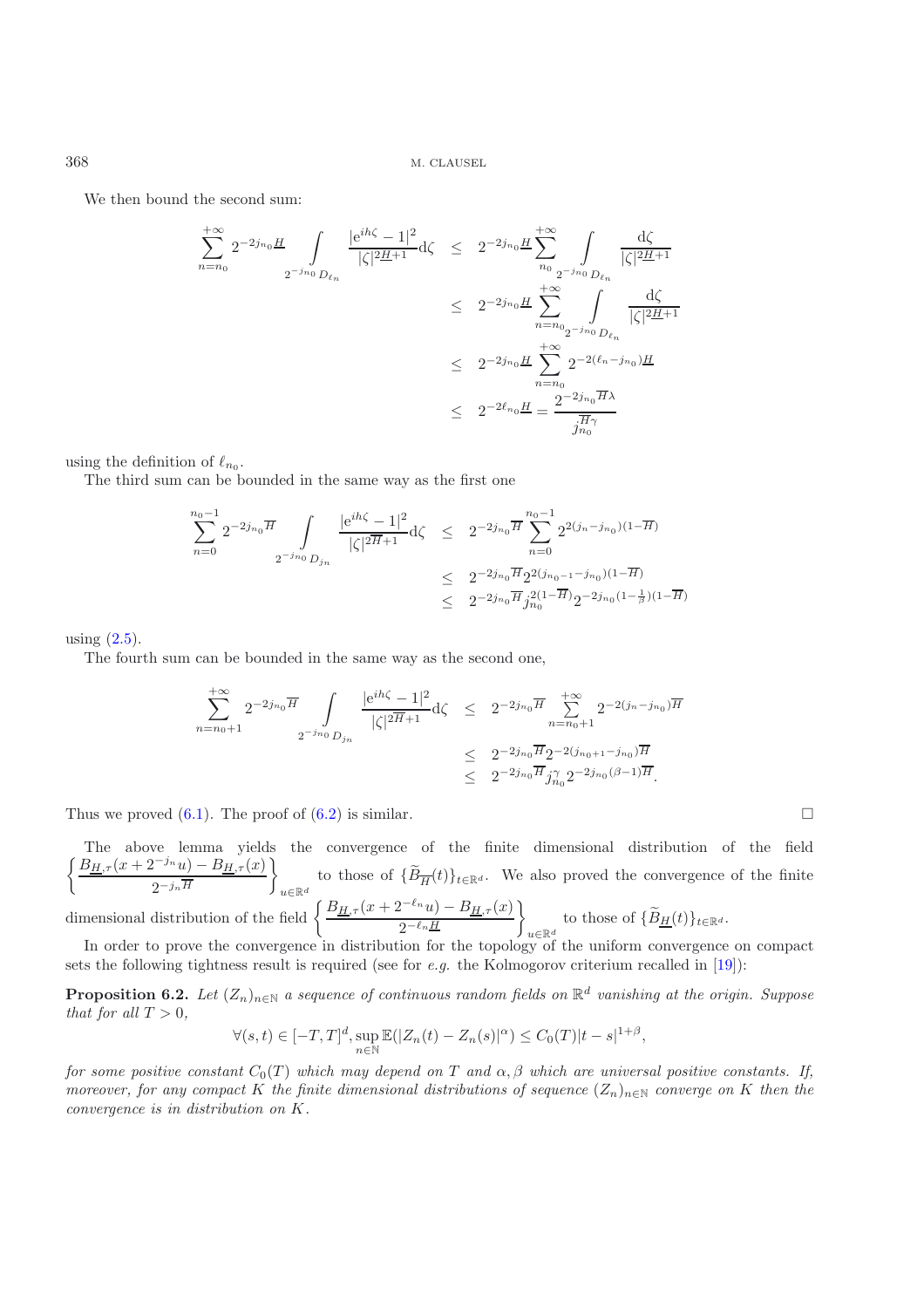Using Proposition [6.2](#page-16-0) above and a method similar to the prove of Lemma [6.1,](#page-15-3) we apply this tightness criterium to the family,

$$
\left\{Z_n^1(u)\right\}_{u\in\mathbb{R}^d}=\left\{\frac{B_{\underline{H},\tau}(x+2^{-j_n}u)-B_{\underline{H},\tau}(x)}{2^{-j_n\overline{H}}}\right\}_{u\in\mathbb{R}^d}
$$

and to the family

$$
\left\{Z_n^2(u)\right\}_{u\in\mathbb{R}^d}=\left\{\frac{B_{\underline{H},\tau}(x+2^{-\ell_n}u)-B_{\underline{H},\tau}(x)}{2^{-\ell_n}\underline{H}}\right\}_{u\in\mathbb{R}^d}.
$$

So we can conclude.

## <span id="page-17-1"></span>6.2. **Proof of Proposition [5.4](#page-10-1)**

The proof uses several technics introduced in [\[8](#page-21-14)]; [\(5.2\)](#page-10-2) will be obtained through a serie expansion of  $B_{H,\sigma}$  in the orthonormal basis of  $L^2(\mathbb{R}^d)$  given by the Lemarié-Meyer wavelets (see [\[23\]](#page-22-5)).

The Proof of Proposition [5.4](#page-10-1) relies on a key lemma that we state and prove in next section.

<span id="page-17-0"></span>6.2.1. *Estimates on the wavelet coefficients of the field*

**Lemme 6.3.** *Let*  $j \geq 1$ ,  $(k, k') \in (\mathbb{Z}^d)^2$ .

(1) *The following estimates of the covariance of the wavelets coefficients of the field*  ${B_{H,\sigma}(x)}_{x\in\mathbb{R}^d}$  *hold* 

$$
\exists C_0 > 0, \, |\mathbb{E}(c_{j,k}c_{j,k'})| \leq C_0 \frac{\max(\sigma_j^2 2^{-jH_j}, \sigma_{j+1}^2 2^{-jH_{j+1}}, \sigma_{j+2}^2 2^{-jH_{j+2}})}{1+|k-k'|}.
$$

(2) If  $k = k'$  then

$$
\exists C_1, C_2 > 0 \ C_1 \max_{\ell \in \{j, j+1, j+2\}} (\sigma_\ell^2 2^{-2jH_\ell}) \leq \mathbb{E}(c_{j,k}^2) \leq C_2 \max_{\ell \in \{j, j+1, j+2\}} (\sigma_\ell^2 2^{-2jH_\ell}).
$$

*Proof.*

(1) We use the Meyer wavelet basis which satisfies for any i,  $\text{supp}(\hat{\psi}^{(i)}) \subset [-4\pi/3, -2\pi/3] \cup [2\pi/3, 4\pi/3]$ . The proof is based on the harmonisable representation of wavelet coefficients of ISFBM. For any Gaussian field with stationary increments admitting a spectral density  $f$ , one has

$$
\forall j \geq 1, \forall k \in \mathbb{Z}^d, c_{j,k}^i = \int_{\mathbb{R}^d} e^{i2^{-j}k\xi} \overline{\widehat{\psi}^{(i)}}(2^{-j}\xi) f(\xi)^{1/2} d\widehat{W}(\xi).
$$

Hence, in the special case of ISFBM, one deduces that

$$
\forall j\geq 1,\, \forall k\in\mathbb{Z}^d,\, c_{j,k}^i=\sum_{\ell=0}^{+\infty} \sigma_\ell \int\limits_{D_\ell}\frac{\mathrm{e}^{ik2^{-j}\xi}\overline{\widehat{\psi}^{(i)}}(2^{-j}\xi)}{|\xi|^{H_\ell+d/2}}\mathrm{d}\widehat{W}(\xi).
$$

Then for any  $i \in \{1, ..., 2^d - 1\}, j \ge 1$  and any  $(k, k') \in (\mathbb{Z}^d)^2$ 

$$
\mathbb{E}(c_{j,k}^{i}c_{j,k'}^{i}) = \sum_{\ell=0}^{+\infty} \sigma_{\ell}^{2} \int_{D_{\ell}} \frac{e^{i2^{-j}(k-k')\xi}|\hat{\psi}^{(i)}(2^{-j}\xi)|^{2}}{|\xi|^{2H_{\ell}+d}} d\xi.
$$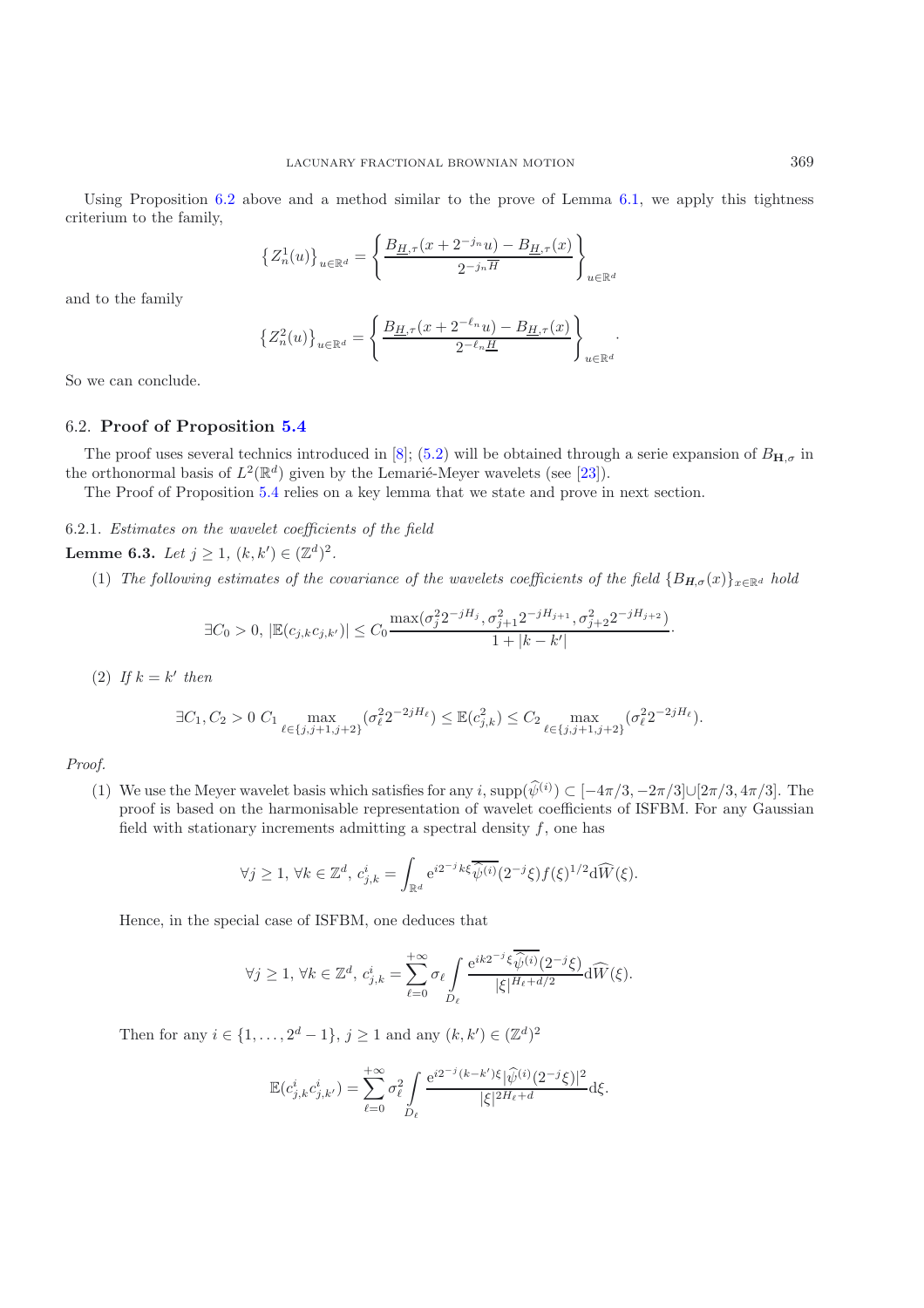Perform the change of variable  $\zeta = 2^{-j}\xi$ :

$$
\mathbb{E}(c_{j,k}^{i}c_{j,k'}^{i}) = \sigma_{j}^{2}2^{-2jH_{j}} \int_{1<|\zeta|<2} \frac{e^{i(k-k')\zeta}|\widehat{\psi}^{(i)}(\zeta)|^{2}}{|\zeta|^{2H_{j}+d}} d\zeta \n+ \sigma_{j+1}^{2}2^{-2jH_{j+1}} \int_{2<|\zeta|<4} \frac{e^{i(k-k')\zeta}|\widehat{\psi}^{(i)}(\zeta)|^{2}}{|\zeta|^{2H_{j+1}+d}} d\zeta \n+ \sigma_{j+2}^{2}2^{-2jH_{j+2}} \int_{4<|\zeta|<8} \frac{e^{i(k-k')\zeta}|\widehat{\psi}^{(i)}(\zeta)|^{2}}{|\zeta|^{2H_{j+2}+d}} d\zeta.
$$

Let j a given integer and  $p \in \{1, 2, 3\}$ , we define  $F_i^p$  as

$$
F_j^p(x) = \int_{2^p < |\zeta| < 2^{p+1}} \frac{e^{ix\zeta} |\widehat{\psi}^{(i)}(\zeta)|^2}{|\zeta|^{2H_j + d}} d\zeta,
$$

We want to bound

$$
\sup_{x \in \mathbb{R}^d} ((1+|x|)|F_j^p(x)|).
$$

Remark that

$$
||F_j^p||_{L^{\infty}(\mathbb{R}^d)} \leq \int_{2^p < |\zeta| < 2^{p+1}} \frac{|\widehat{\psi}(\zeta)|^2}{|\zeta|^{2H_j+d}} d\zeta \leq \int_{1 < |\zeta| < 8} \frac{|\widehat{\psi}(\zeta)|^2}{|\zeta|^{2H+d}} d\zeta = C(\underline{H}).
$$

Furthermore, for all  $\ell$  and  $p$  (perform an integral by parts):

$$
x_{\ell}F_{j}^{p} = e^{ix_{\ell}2^{p+1}} \frac{|\widehat{\psi}(2^{p+1})|^{2}}{|2^{p+1}|^{2H_{j}+d}} - e^{ix_{\ell}2^{p}} \frac{|\widehat{\psi}(2^{p})|^{2}}{|2^{p}|^{2H_{j}+d}} - \int_{2^{p} < |\zeta| < 2^{p+1}} e^{ix\zeta} \frac{\partial^{\ell}(|\widehat{\psi}^{(i)}(\zeta)|^{2}/|\zeta|^{2H_{j}+d})}{\partial \zeta_{\ell}} d\zeta
$$

which can be bounded in a similar way than  $||F_j^p||_{L^{\infty}(\mathbb{R}^d)}$  since  $0 \notin \text{supp}(\hat{\psi})$ .<br>If we set  $x = k - k'$ , we thus obtain the required result.

(2) If  $k = k'$  then,

$$
\begin{array}{lcl} \mathbb{E}(|c_{j,k}^i|^2) & = & \sigma_j^2 2^{-2jH_j} \int\limits_{1<|\zeta|<2} \frac{|\widehat{\psi}(\zeta)|^2}{|\zeta|^{2H_j+d}} \mathrm{d}\zeta + \sigma_{j+1}^2 2^{-2jH_{j+1}} \int\limits_{2<|\zeta|<4} \frac{|\widehat{\psi}(\zeta)|^2}{|\zeta|^{2H_{j+1}+d}} \mathrm{d}\zeta \\ & & + \sigma_{j+2}^2 2^{-2jH_{j+2}} \int\limits_{4<|\zeta|<8} \frac{|\widehat{\psi}(\zeta)|^2}{|\zeta|^{2H_{j+2}+d}} \mathrm{d}\zeta \\ & & \geq & \sigma_j^2 2^{-2jH_j} \int\limits_{1<|\zeta|<2} \frac{|\widehat{\psi}(\zeta)|^2}{|\zeta|^{2H}+d} \mathrm{d}\zeta + \sigma_{j+1}^2 2^{-2jH_{j+1}} \int\limits_{2<|\zeta|<4} \frac{|\widehat{\psi}(\zeta)|^2}{|\zeta|^{2H}+d} \mathrm{d}\zeta \\ & & + \sigma_{j+2}^2 2^{-2jH_{j+2}} \int\limits_{4<|\zeta|<8} \frac{|\widehat{\psi}(\zeta)|^2}{|\zeta|^{2H}+d} \mathrm{d}\zeta. \end{array}
$$

The result follows.  $\hfill \square$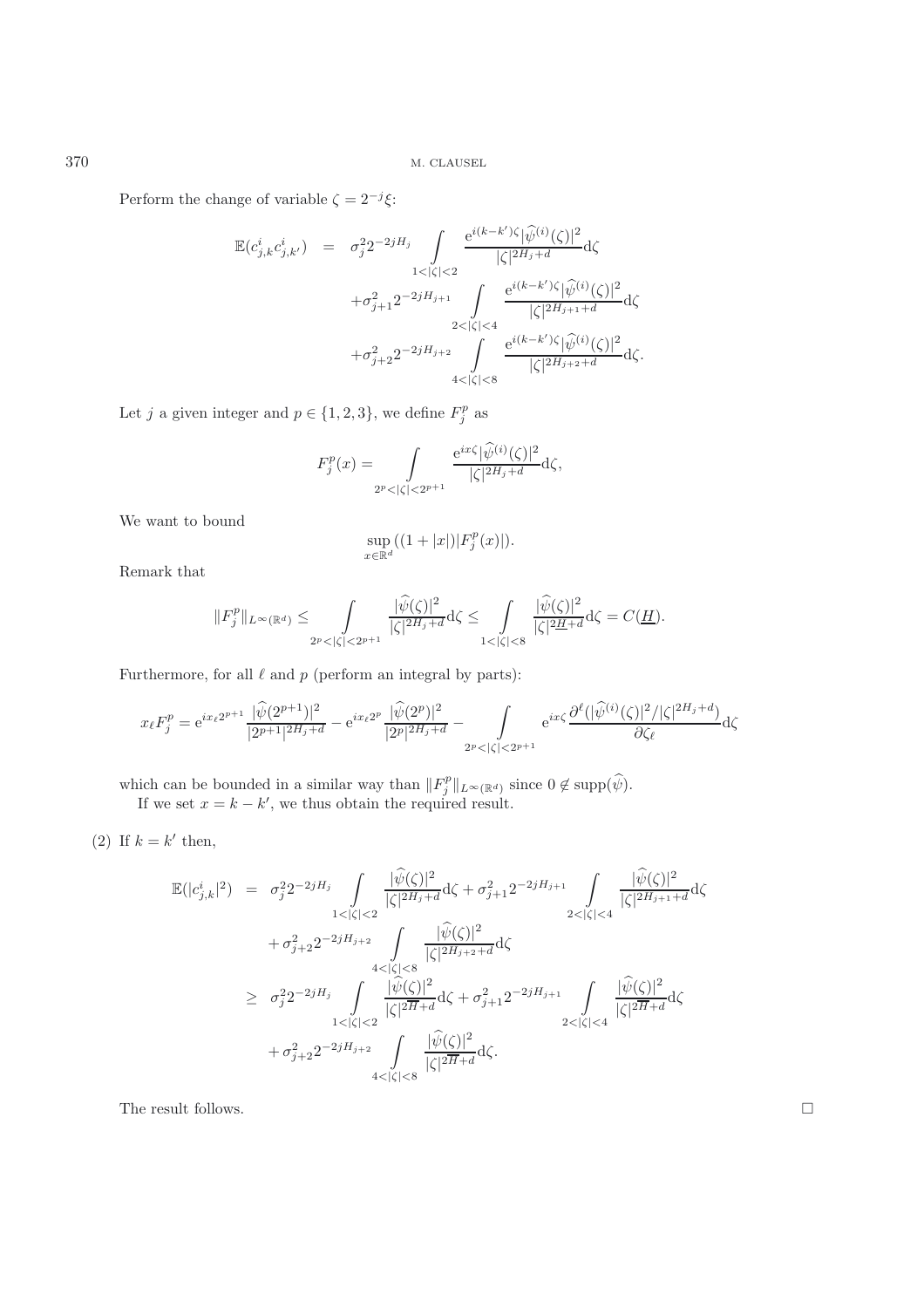#### 6.2.2. *Determination of the local uniform H¨older exponent*

Let

$$
B_{\mathbf{H},\sigma}^1(x)=\sum_{j\geq 0}\sum_{|k|
$$

and

$$
B_{\mathbf{H},\sigma}^2(x) = \sum_{k \in \mathbb{Z}^d} C_k(\omega) \phi_k(x) + \sum_{j \ge 0} \sum_{|k| > j2^{jd}} c_{j,k}^i(\omega) \psi_{j,k}^i(x).
$$

We will focus on the estimate of the uniform regularity exponent of field  ${B<sup>1</sup><sub>\mathbf{H},\sigma</sub>(x)}_{x \in \mathbb{R}^d}$ . We first prove that

$$
\underline{H} \ge \mathcal{H}_{\text{loc}}(B_{\mathbf{H},\sigma}^{1}).\tag{6.3}
$$
\nFor any integer  $j$ , let us set  $\tau_{j} = -\frac{\log_{2}(\sigma_{j})}{j}$  with  $\tau_{j} = +\infty$  if  $\sigma_{j} = 0$ .

By assumption, for any positive real  $\varepsilon$ , there exists an integer  $j_0$  such that,

$$
\forall j \geq j_0, H_j + \tau_j \geq \underline{H} - \varepsilon.
$$

Then, by a classical lemma (see Lem. 3 of  $[24]$ ) and Lemma [6.3](#page-17-0) we deduce that there exists a almost surely positive constant  $C_0(\omega)$  and an integer  $j_0(\omega)$  such that for any  $j \geq j_0(\omega)$  and any  $k \in \mathbb{Z}^d$ 

$$
|c_{j,k}^i| \leq C_0 \sqrt{\log(k)} \sqrt{\log(j)} \max(2^{-j(H_j + \tau_j)}, 2^{-j(H_{j+1} + \tau_{j+1})}, 2^{-j(H_{j+2} + \tau_{j+2})})
$$
  
\n
$$
\leq C_0 j \sqrt{\log(j)} \max(2^{-j(H_j + \tau_j)}, 2^{-j(H_{j+1} + \tau_{j+1})}, 2^{-j(H_{j+2} + \tau_{j+2})})
$$
  
\n
$$
\leq C_0 j \sqrt{\log(j)} 2^{-j(H - \varepsilon)}.
$$
\n(6.4)

<span id="page-19-0"></span>Hence, if  $|k| \leq j2^{jd}$ 

$$
|c_{j,k}^i| \leq C_0 j d \sqrt{\log(j)} \max(2^{-j(H_j + \tau_j)}, 2^{-j(H_{j+1} + \tau_{j+1})}, 2^{-j(H_{j+2} + \tau_{j+2})})
$$
  
 
$$
\leq C_0 j \sqrt{\log(j)} 2^{-j(H - \varepsilon)}.
$$

Thus, by the usual wavelet criterium for uniform Hölder regularity (see Thm. [5.3](#page-10-0) above) we deduce the required upper bound of uniform Hölder exponent of the random field  $B_{\mathbf{H},\sigma}^1$ .

Theorem II.7 of [\[8\]](#page-21-14) applied to the sequence  $(g_{n,k,i}) =$  $c_{\ell_n,k}^i$  $\frac{c_{n,k}}{\mathbb{E}(|c_{\ell_n,k}^i|^2)^{\frac{1}{2}}}$  yields the converse inequality

$$
\underline{H} \le \mathcal{H}_{\text{loc}}(B^1_{\mathbf{H},\sigma}),\tag{6.5}
$$

by using the first point of Lemma [6.3.](#page-17-0) The conclusion is then straightforward using the following lemma:

**Lemma 6.4.** *Almost surely, the sample paths of the field*  ${B_{H,\sigma}^2(x)}_{x \in \mathbb{R}^d}$  *are*  $C_{loc}^{H'}(\mathbb{R}^d)$  *for any* 

$$
0 < \overline{H} < H' < 1.
$$

*Then, the uniform regularity and irregularity exponents of the sample paths of ISFBM are those of the field*  ${B^1_{H,\sigma}(x)}_{x\in\mathbb{R}^d}$ .

*Proof.* Let  $0 < \overline{H} < H' < 1$ ,  $\varepsilon > 0$  and  $\varphi \in \mathcal{D}(\mathbb{R}^d)$ . We may assume that  $supp(\varphi) \subset B_d(0, 1) = \{x, |x| \leq 1\}$  and  $0 \leq \varphi \leq 1$ . We denote by Y the random field  $\varphi B_{\mathbf{H},\sigma}^2$ . We want to give an upper bound of  $|Y(x+h) - Y(x)|$  for any given  $x, h$  in  $B_d(0, 1)$ .

Here  $\Psi_{i,k}^i$ ,  $\Phi_k$  will denote respectively  $\varphi \psi_{i,k}^i$  and  $\varphi \phi_k$ . Remark that if

$$
f_{j,k} = \Psi_{j,k}(2^{-j} \cdot)
$$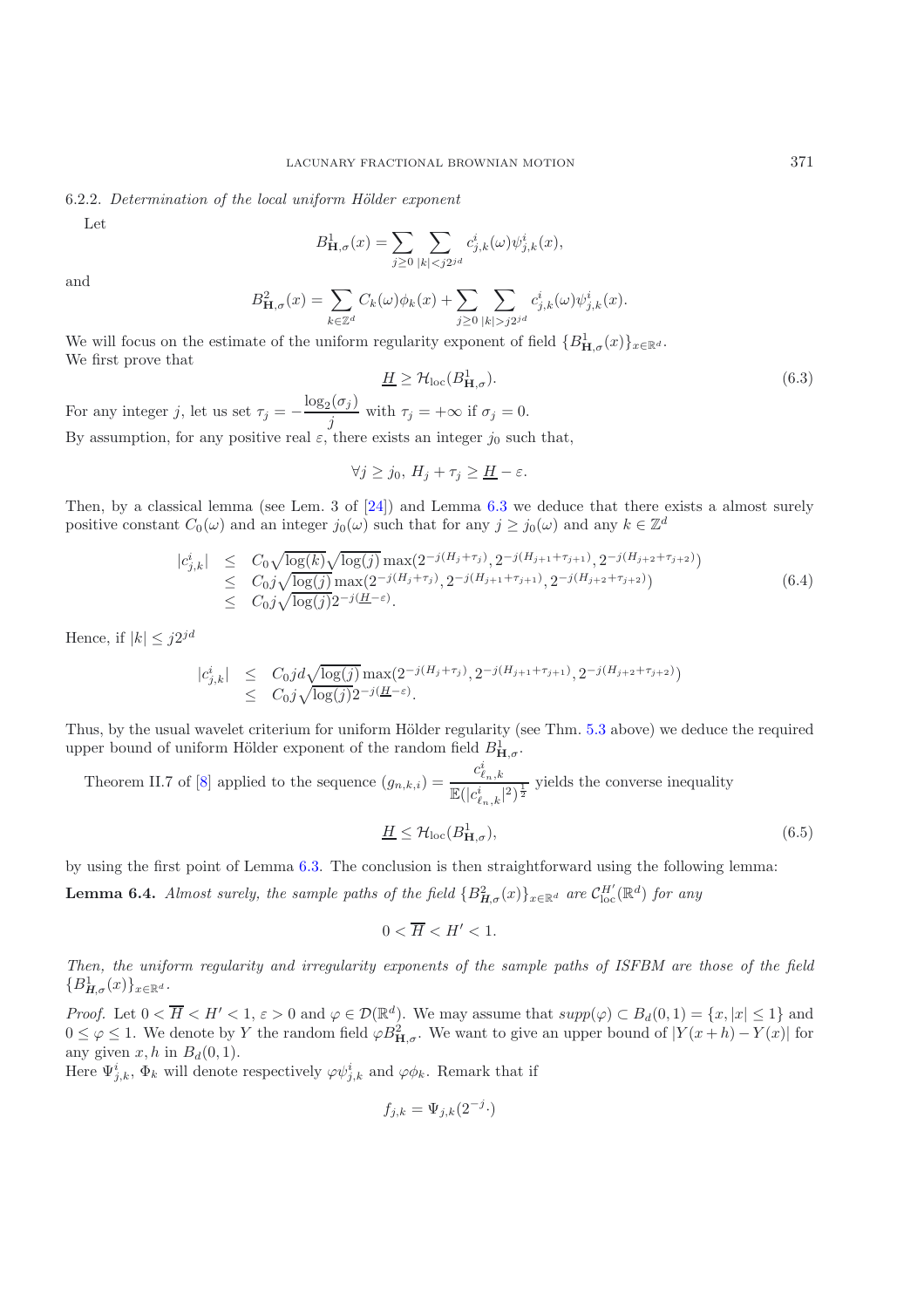then

$$
|f_{j,k}| \le \psi(\cdot - k),\tag{6.6}
$$

and

<span id="page-20-1"></span>
$$
\Psi_{j,k}(x+h) - \Psi_{j,k}(x) = f_{j,k}(2^{j}x + 2^{j}h) - f_{j,k}(2^{j}x).
$$

Using  $(6.4)$ 

$$
|Y(x+h) - Y(x)| = \sum_{j=1}^{+\infty} \sum_{|k| > j2^{jd}} c_{j,k}^i (f_{j,k}(2^j x + 2^j h) - f_{j,k}(2^j x)) + \sum_{k \in \mathbb{Z}^d} C_k (\Phi_k(x+h) - \Phi_k(x))|
$$
  

$$
\leq \sum_{j=1}^{+\infty} \sup_{y \in [2^j x, 2^j x + 2^j h]} \sum_{|\gamma| = 1} \sum_{|k| > j2^{jd}} \frac{2^{-j(H-\varepsilon)} \log(2 + |k|) \log(2 + j)|2^j h|}{(1 + |y - k|)^M}
$$
  
+ |h| 
$$
\sup_{y \in [x, x+h]} \sum_{k \in \mathbb{Z}^d} (\frac{\sqrt{\log(2 + |k|)}}{(1 + |y - k|^M)})
$$

using [\(6.6\)](#page-20-1) and the fast decay of  $\phi$  and  $\psi$ . Then

$$
|Y(x+h) - Y(x)| \le |h|(\sum_{j=1}^{+\infty} \left(\frac{C2^{j(1-\underline{H}-\varepsilon)}j \log(2+j)}{(1+j2^j)^M}\right) + C)
$$

<span id="page-20-0"></span>The lemma follows if we choose  $M$  suficiently large.

## 6.3. **Proof of Proposition [5.11](#page-14-0)**

We will use the wavelets criterium recalled in Section [5.](#page-9-0) By definition of the two sequences  $(j_n)_n$ ,  $(\ell_n)_n$  and by Lemma [6.3:](#page-17-0)

For any integer n, and all  $j \in \{j_n, \ldots, j_{n+1} - 1\}$ 

$$
\begin{cases}\n\max_{j \in \{\ell_n - 2, \dots, \ell_n + 2\}} (\mathbb{E}(|c_{j,k}^i|^2)) \le C_0 2^{-2\ell_n} \frac{H}{H}, \\
\max_{j \in \{j_n, j_n + 1, j_n + 2\}} (\mathbb{E}(|c_{j,k}^i|^2)) \le C_0 2^{-2j_n} \overline{H}, \\
\max_{j \in \{j_{n+1} - 2, j_{n+1} - 1\}} (\mathbb{E}(|c_{j,k}^i|^2)) \le C_0 2^{-2j_{n+1} \overline{H}}\n\end{cases}
$$

and if  $j \notin {\ell_n - 2, \dots, \ell_{n+2}} \cup {\{j_n, j_n + 1, j_n + 2\}} \cup {\{j_{n+1} - 2, j_{n+1} - 1\}}, \mathbb{E}(|c^i_{j,k}|^2) = 0.$ Then, for any integer *n*, and all  $j \in \{j_n, \dots, j_{n+1} - 1\}$ 

$$
\mathbb{E}(|c_{j,k}^i|^2) \le C_0^2 \inf(2^{-j_n \overline{H}}, 2^{j_{n+1}(1-\overline{H})}, 2^{-j})^2,
$$

and by the same method as above it follows that for any  $\gamma > 1$ 

$$
\sup_{x \in \mathbb{R}^d} \sup_{|h| \le 2^{-j}} |f(x+h) - f(x)| \le C_0 \inf(2^{-j_n \overline{H}}, 2^{j_{n+1}(1-\overline{H})}, 2^{-j})j^{\gamma + \frac{1}{2}}.
$$

We then deduce almost surely the two upper bounds in equations  $(5.8)$ ,  $(5.9)$  and

$$
\overline{H} \geq \mathcal{I}_{\text{loc}}(B_{\mathbf{H},\sigma}^1) = \mathcal{I}_{\text{loc}}(B_{\mathbf{H},\sigma}).
$$

We now want to bound the local uniform irregularity exponent of LFBM.

By the same proof as in the previous section we obtain that almost surely there exists a constant almost surely positive  $C_0(\omega)$  and an integer  $n_0(\omega)$  such that

<span id="page-20-2"></span>
$$
\forall n \ge n_0(\omega), \max_{|k| \le \ell_n 2^{\ell_n} d} |c_{\ell_n,k}^i| \ge C_0(\omega) 2^{-\ell_n}.
$$
\n(6.7)

 $\Box$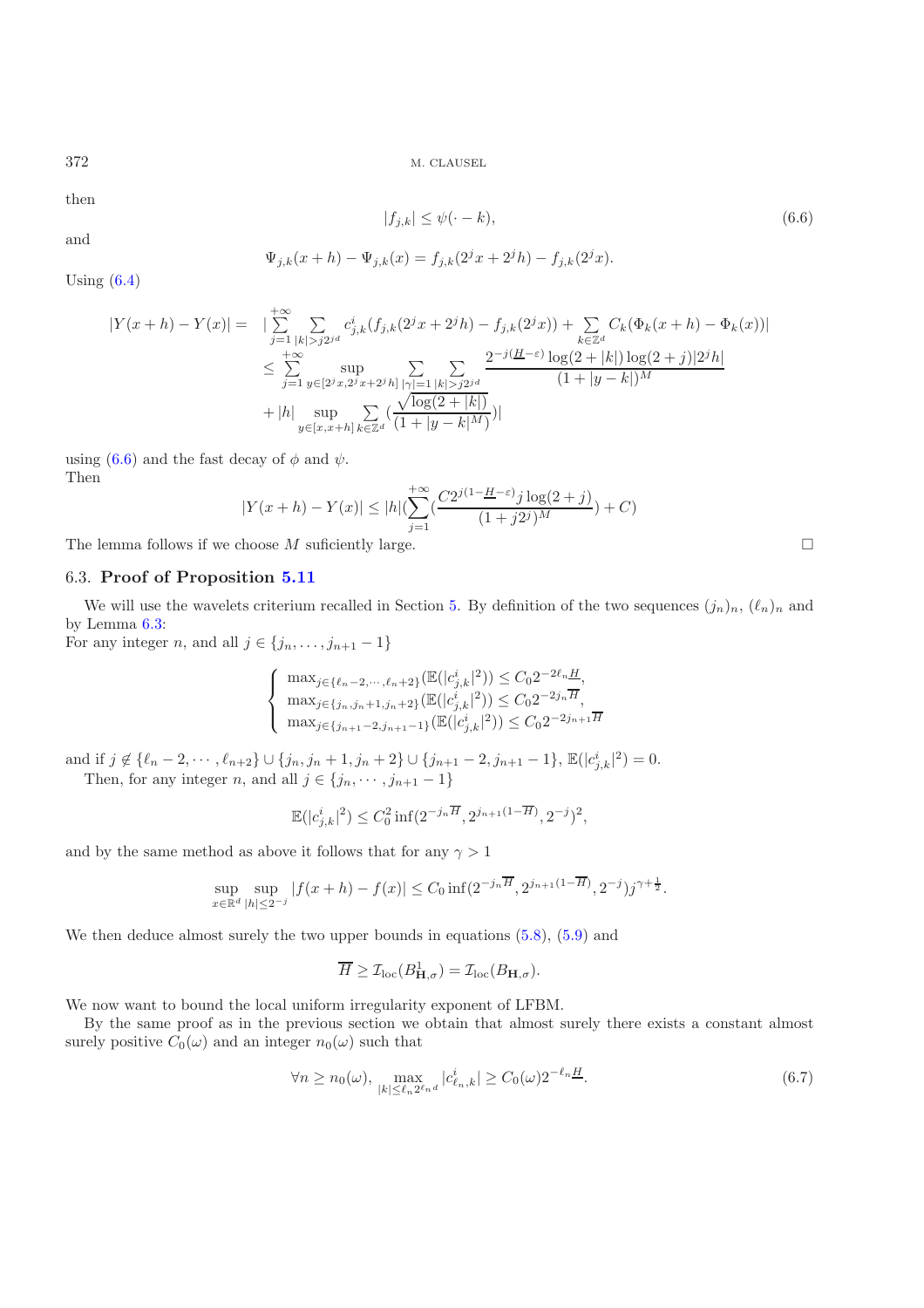Hence:

• For any integer *n* and any  $j \in \{j_n, \ldots, \ell_n\},\$ 

$$
\max(\sup_{\ell \ge j} |c_{\ell,k}^i|, 2^{-j} \sup_{\ell \le j} 2^{\ell} |c_{\ell,k}^i|) \ge C_0(\omega) 2^{-\ell_n} \le C_0(\omega) 2^{-j\overline{H}}.
$$

• For any integer *n* and any  $j \in \{\ell_n + 1, \ldots, j_{n+1} - 1\}$ 

$$
\max(\sup_{\ell \ge j} |c_{\ell,k}^i|, 2^{-j} \sup_{\ell \le j} 2^{\ell} |c_{\ell,k}^i|) \ge C_0(\omega) 2^{-j} 2^{\ell_n(1-\underline{H})} \ge C_0(\omega) 2^{-j\overline{H}}.
$$

Then using the wavelet criterium, we can conclude.

Moreover, using for any integer  $i$ ,

$$
|c_{j,k}^i|\leq C_{\psi,\omega}\sup_{x\in\mathbb{R}^d}\sup_{|h|\leq 2^{-j}}|B_{\underline{H},\tau}(x+h)-B_{\underline{H},\tau}(x)|
$$

and  $(6.7)$  we deduce the lower bound in  $(5.9)$ . Since for any integer n,  $H\ell_n = \overline{H}j_n$  and

$$
\sup_{x \in \mathbb{R}^d} \sup_{|h| \le 2^{-\ell_n}} |B_{\underline{H},\tau}(x+h) - B_{\underline{H},\tau}(x)| \le \sup_{x \in \mathbb{R}^d} \sup_{|h| \le 2^{-j_n}} |B_{\underline{H},\tau}(x+h) - B_{\underline{H},\tau}(x);
$$

the lower bound in equation [\(5.8\)](#page-14-1) follows.

*Acknowledgements*. The author would like to thank the anonymous referees whose valuable comments greatly improve the earlier version of this work.

## **REFERENCES**

- <span id="page-21-9"></span>[1] A. Ayache and J. L´evy-V´ehel, Generalized Multifractional Brownian Motion: definition and preliminary results, in *Fractals Theory and applications in engineering*, edited by M. Dekking, J. Lévy-Véhel, E. Lutton and C. Tricot. Springer (1999) 17–32.
- <span id="page-21-3"></span>[2] J.M. Bardet and P. Bertrand, Definition, properties and wavelets analysis of Multiscale Fractional Brownian Motion. *Fractals* **15** (2007) 73–87.
- <span id="page-21-12"></span>[3] J.M. Bardet, G. Lang, G. Oppenheim, A. Phillipe, S. Stoev and M.S. Taqqu, Generators of long-range dependent processes: A survey, in *Theory and Applications of Long Range Dependance*, edited by P. Doukhan M. Oppenheim and G. Taqqu. Birkäuser (2003) 579–623.
- <span id="page-21-8"></span>[4] M. Basseville and I. Nikiforov, *Detection of abrupt changes–Theory and applications*. Prentice-Hall (1993).
- <span id="page-21-6"></span>[5] A. Benassi and S. Deguy, Multi-scale Fractional Motion: definition and identification, Preprint LAIC (1999).
- <span id="page-21-2"></span>[6] A. Benassi, S. Jaffard and D. Roux, Elliptic Gaussian random processes. *Revista Matematica Iberoamericana* **13** (1997) 19–90.
- [7] J. Beran, *Statistics for Long-Memory processes*. Chapman and Hall, London, UK (1994).
- <span id="page-21-14"></span><span id="page-21-4"></span>[8] Z. Ciesielski, G. Kerkyacharian and B. Roynette, Quelques espaces fonctionnels associ´es `a des processus Gaussiens. *Stud. Math.* **107** (1993).
- [9] M. Clausel, More about uniform irregularity: the wavelet point of view. Preprint (2008).
- <span id="page-21-13"></span><span id="page-21-5"></span>[10] J.J. Collins and C.J. De Luca, Open loop and closed loop control of posture: a random walk analysis of center of pressure trajectories, *Exp. Brain Res.* **9** (1993) 308–318.
- <span id="page-21-7"></span>[11] H. Csörgö and L. Horvath, *Non parametric method for change point problems in Handbook of statistics*, edited by P.R. Krishnaiah and C.R. Rao. Elsevier, New York **7** (1988) 403–425.
- [12] R.B. Davies and D.S. Harte, Tests for Hurst effect. *Biometrika* **74** (1987) 95–101.
- <span id="page-21-11"></span><span id="page-21-10"></span>[13] C.R. Dietrich and G.N. Newsam, Fast and exact simulation of stationary Gaussian processes through circulant embedding of the covariance matrix. *SIAM J. Sci. Comput.* **18** (1997) 1088–1107.
- [14] K. Falconer, *Fractal Geometry*. John Wiley and Sons (1990).
- [15] K. Falconer, Tangent Fields and the local structure of random fields. *J. Theor. Prob.* **15** (2002) 731–750.
- <span id="page-21-1"></span><span id="page-21-0"></span>[16] K. Falconer, The local structure of random processes. *J. London Math. Soc.* **67** (2003) 657–672.